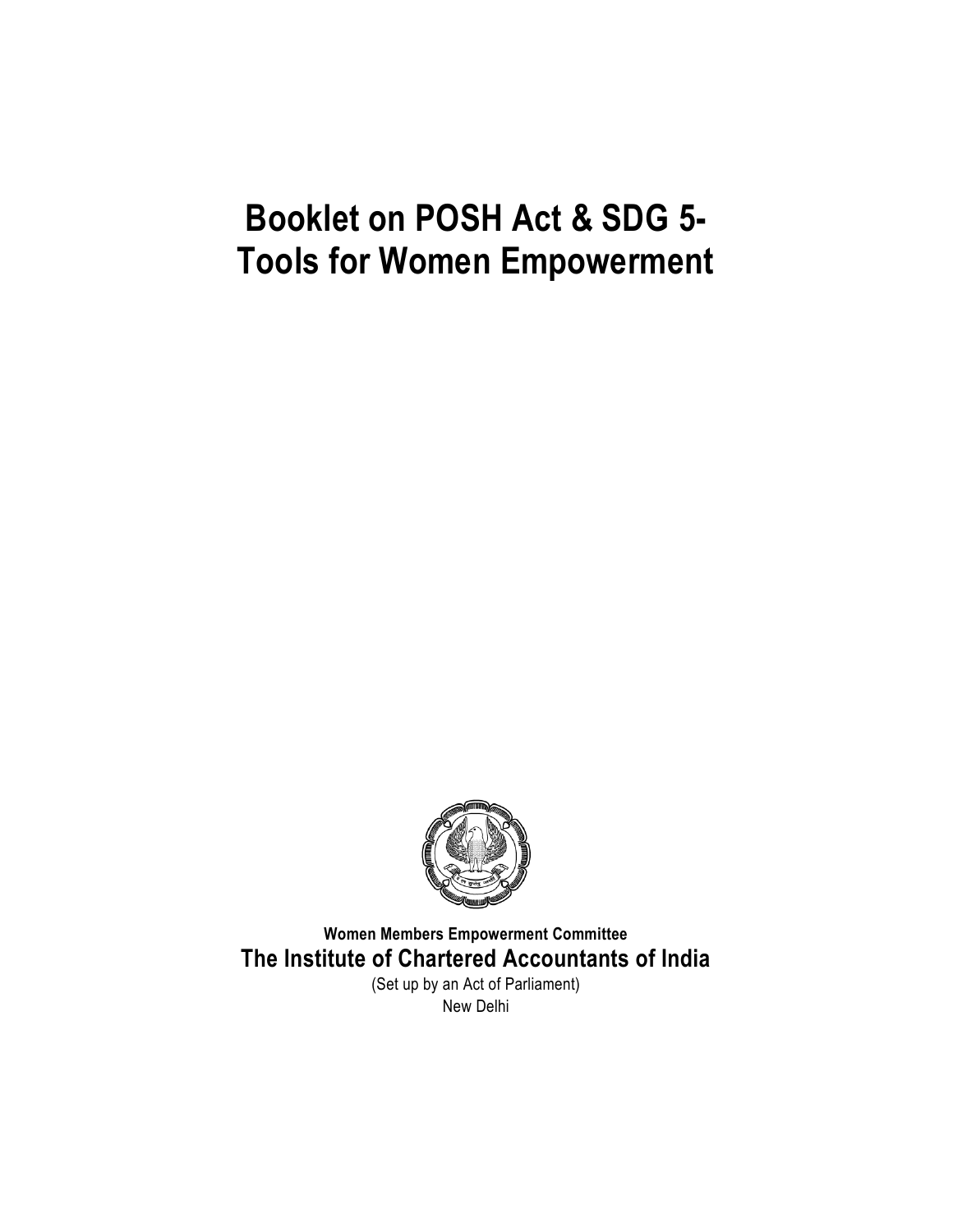#### © **THE INSTITUTE OF CHARTERED ACCOUNTANTS OF INDIA**

All rights reserved. No part of this publication may be translated, reprinted or reproduced or utilized in any form either in whole or in part or by any electronic, mechanical or other means, including photocopying and recording, or in any information storage and retrieval system, without prior permission in writing from the publisher.

#### DISCLAIMER:

The views expressed in this book are of the author(s). The Institute of Chartered Accountants of India may not necessarily subscribe to the views expressed by the author(s).

The information cited in this book has been drawn from various sources. While every effort has been made to keep the information cited in this book error free, the Institute or any office of the same does not take the responsibility for any typographical or clerical error which may have crept in while compiling the information provided in this book.

| First Edition : February, 2022 |  |                               |                                                                                                                                                                                |    |        |    |
|--------------------------------|--|-------------------------------|--------------------------------------------------------------------------------------------------------------------------------------------------------------------------------|----|--------|----|
| Committee                      |  |                               | : Women Members Empowerment Committee                                                                                                                                          |    |        |    |
| E-mail                         |  | : wmec@icai.in,               |                                                                                                                                                                                |    |        |    |
| Website                        |  | : wmec.icai.org, www.icai.org |                                                                                                                                                                                |    |        |    |
| <b>ISBN</b>                    |  | $: 978-93-90668-60-1$         |                                                                                                                                                                                |    |        |    |
| Price                          |  |                               |                                                                                                                                                                                |    |        |    |
| Published by : The             |  | Publication                   | Department<br>Women Members Empowerment Committee, The Institute<br>of Chartered Accountants of India, ICAI Bhawan, Post Box<br>No. 7100, Indraprastha Marg, New Delhi-110 002 | on | behalf | οf |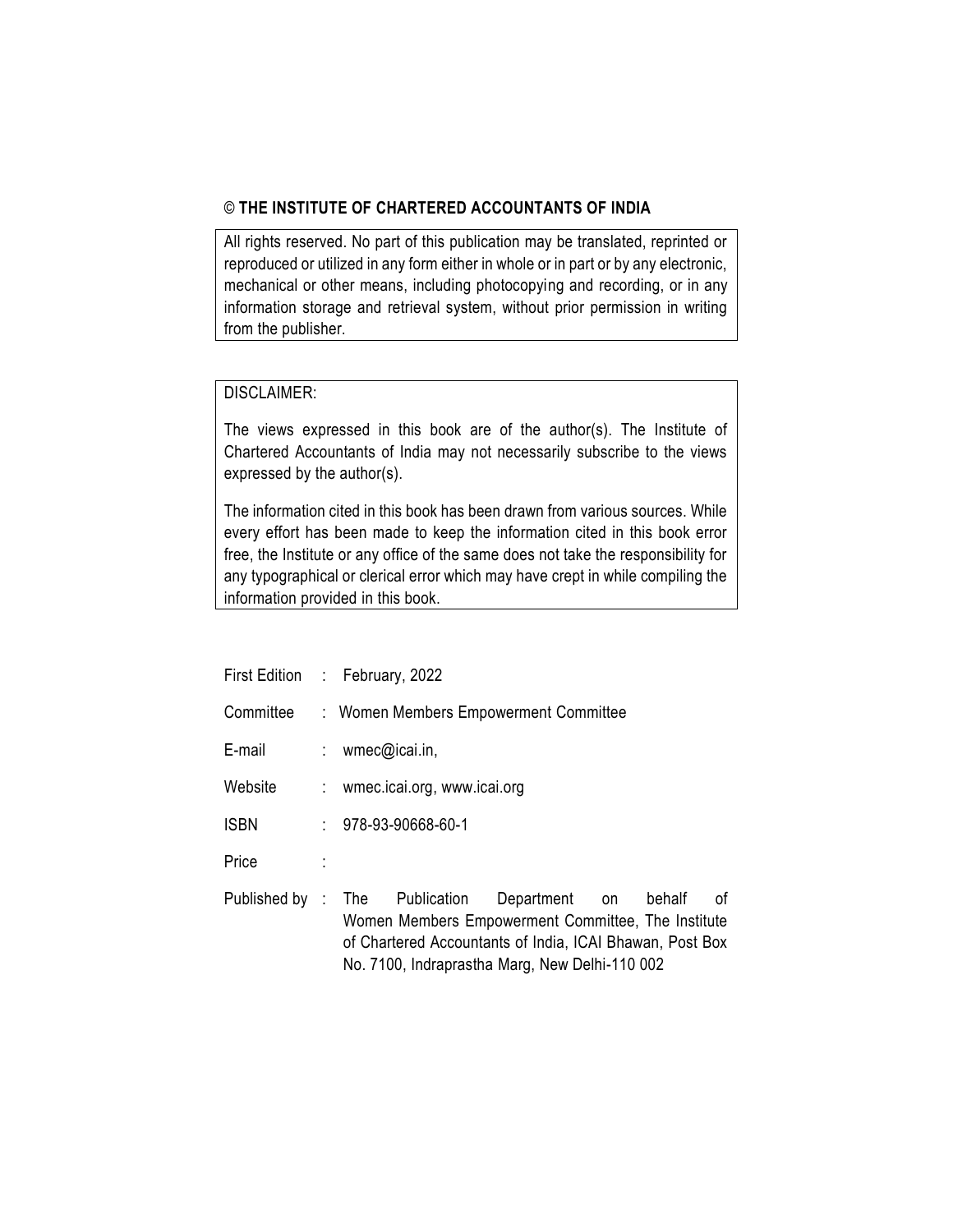## **Foreword**

The Agenda 2030 for Sustainable Development established by the United Nations (UN) includes SDG5 "Achieve gender equality and empower all women and girls" as one of the 17 Sustainable Development Goals (SDGs). It is believed that providing women and girls equal access to education, health care, technology, decent work, and representation in economic and political decision-making processes will nurture the sustainable economies and benefit humanity and societies at large.

Towards empowerment of women at workplace, the Ministry of Women and Child Development on 9th December 2013 introduced the "Sexual Harassment of Women at Workplace (Prevention, Prohibition and Redressal) Act, 2013- POSH Act" with the objective to make the workplaces safer for women.

The Institute of Chartered Accountants of India (ICAI), under the aegis of its Women Members Empowerment Committee (WMEC), has released "Booklet on POSH Act & SDG 5-Tools for Women Empowerment" containing important excerpts and provisions of "Sexual Harassment of Women at Workplace (Prevention, Prohibition and Redressal) Act, 2013" and "Sustainable Development Goal 5" for spreading awareness amongst women.

This booklet will prove to be a handy resource to provide our members basic understanding and importance of SDG5 and will empower them to access available redressal mechanism in case of any kind of sexual harassment at workplace. It also provides crucial information on how the POSH Act came into force.

I complement CA. Kemisha Soni, Chairperson, CA Pramod Jain, Vice-Chairman, Women Members Empowerment Committee and all other members for their valuable inputs in bringing out this booklet for the benefit of Women members and disseminating knowledge amongst them. I am sure that this publication would be immensely informative and useful for the safety of women members.

Date: 24th January, 2022 **CA Nihar N Jambusaria** Place: New Delhi **President, ICAI**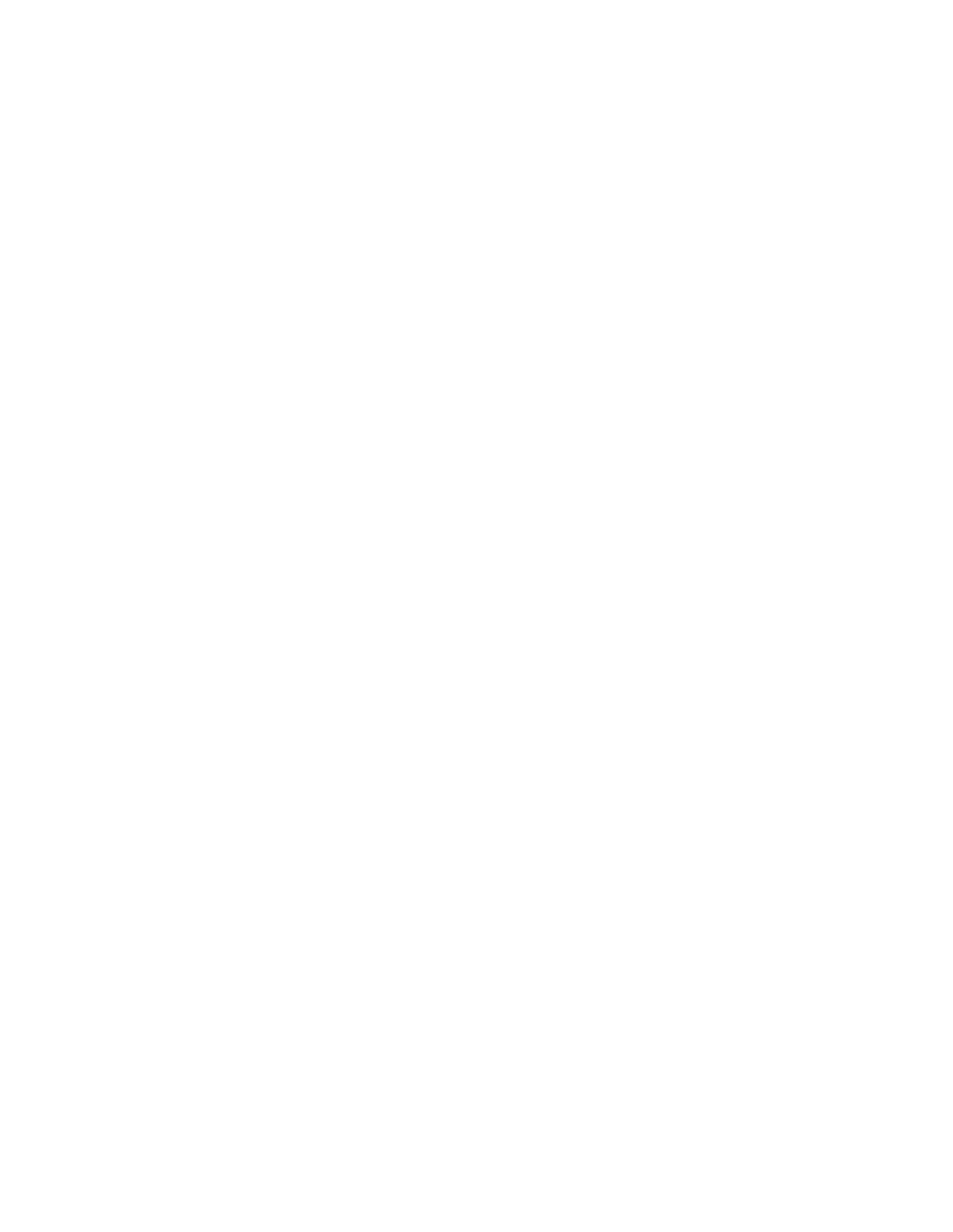As enshrined in the Preamble to the Constitution of India and its Article 14, "equality of status and opportunity" must be secured for all its citizens. Equality of every person under the law is guaranteed under the Constitution. Therefore a safe workplace is a woman's legal right.

The 2030 Agenda for Sustainable Development, which was adopted by 193 Member States at the historic UN General Assembly Summit in September 2015 also includes Sustainable Development Goal 5 (SDG5) – "Achieve Gender Equality and empower all women and girls". SDG 5 aims at eliminating all forms of discrimination and violence against women in the public and private spheres and to undertake reforms to give women equal rights to economic resources and access to ownership of property.

Considering the importance of Women empowerment, the Women Members Empowerment Committee of ICAI has come out with "Booklet on POSH Act & SDG 5-Tools for Women Empowerment". ICAI is committed to empowerment of women and to provide equal opportunities to them. This booklet provides insights into the key information about POSH Act and SDG5 and aims to ensure that all the members of the Institute are aware of the basics of these Acts. This booklet also covers Important Frequently Asked Questions related to POSH Act.

We are thankful to CA Nihar N Jambusaria, President ICAI and CA (Dr.) Debashis Mitra, Vice President ICAI for their support and guidance in bringing out this booklet.

We appreciate the efforts put in by CA Shanu Goel, Secretary WMEC, Ms. Ruchi Gupta and CA Jaya Kumari for providing the technical and administrative support.

We hope this will be a comprehensive yet straight forward reference for our members. It also provides additional links and references to more detailed information, so that our members are able to delve into detailed references. We are confident that this booklet will be beneficial to all the stakeholders of the Institute.

**CA Pramod Jain CA Kemisha Soni** Vice Chairman Chairperson WMEC, ICAI WMEC, ICAI

Date: 24<sup>th</sup> January 2022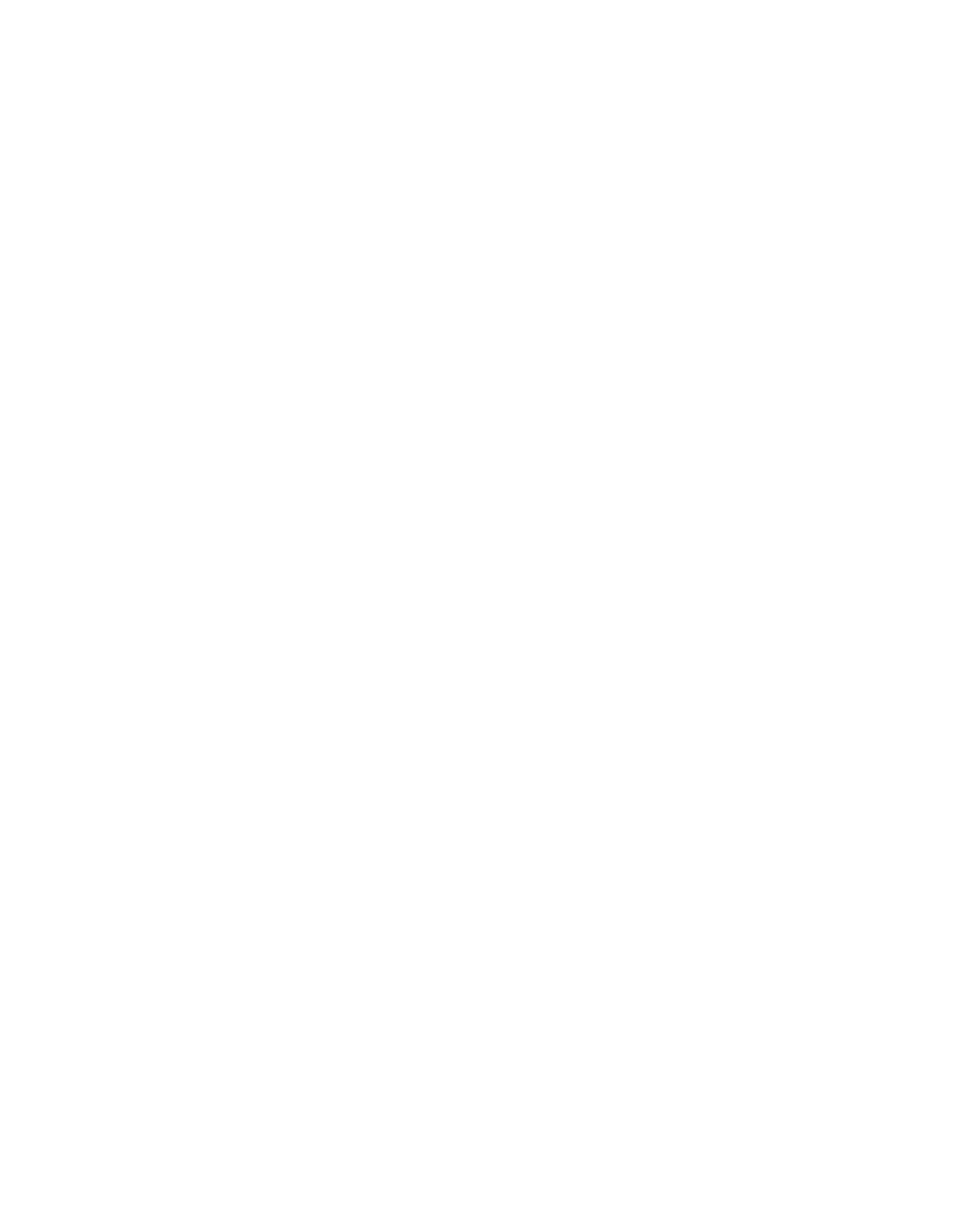## **Acknowledgement**

The Women Members Empowerment Committee of ICAI acknowledges the contribution made by following group members for the purpose of contributing inputs in this "Booklet on POSH Act & SDG 5-Tools for Women Empowerment". We place on record our appreciation and gratitude for their contribution in enrichment of knowledge of our members:

#### **Reviewed By:**

CA Chhavi Jain CS Priti Singi

### **Prepared & Compiled by**

CA. Shanu Goel, Secretary Ms. Ruchi Gupta

CA. Jaya Kumari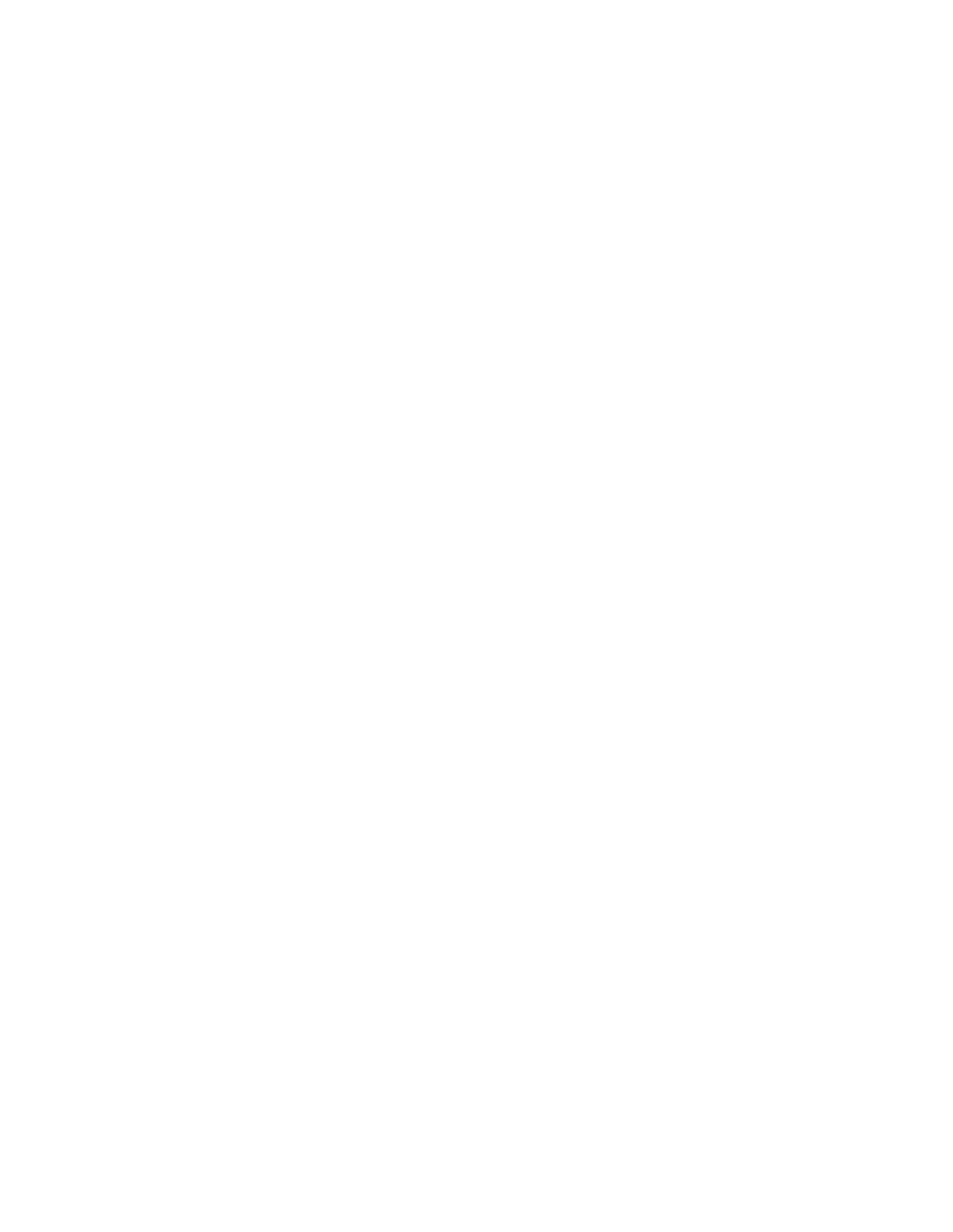# **Contents**

| 1. |    | Sexual Harassment of Women at Workplace (Prevention,<br>Prohibition and Redressal) Act, 2013 (POSH Act)  1 |  |
|----|----|------------------------------------------------------------------------------------------------------------|--|
|    |    |                                                                                                            |  |
|    | А. |                                                                                                            |  |
|    | B. | UN Convention on the Elimination of All Forms of                                                           |  |
|    | C. |                                                                                                            |  |
| 2. |    |                                                                                                            |  |
|    | 1  | About Sustainable Development Goal 5 (SDG 5): Achieve                                                      |  |
|    | 2  | Targets of Sustainable Development Goal 5  18                                                              |  |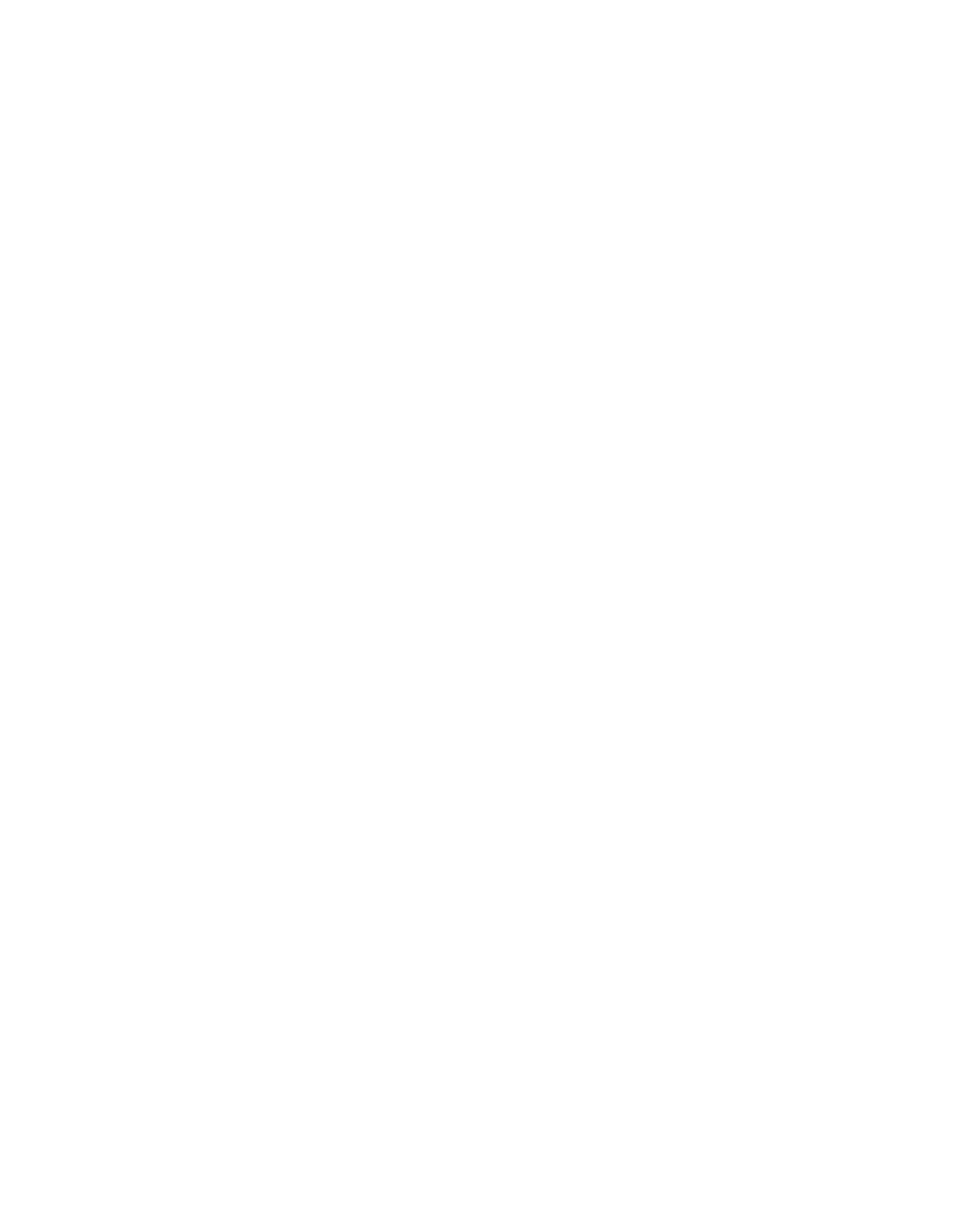## <span id="page-10-0"></span>**Chapter-I Sexual Harassment of Women at Workplace (Prevention, Prohibition and Redressal) Act, 2013 (POSH Act)**

Sexual harassment results in violation of the fundamental rights of women to equality as per Article 14 and 15 and her right to live with dignity as mentioned under section 21 of the constitution ,the government of India enacted the Sexual Harassment of Women at Workplace (Prevention, Prohibition and Redressal) Act, 2013 which came into effect from 9<sup>th</sup> December 2013 this act is an extension of Vishaka Guidelines issued by Supreme Court in 1997 further acts also reflects the commitment on the UN Convention on the Elimination of all Forms of Discrimination against Women (CEDAW).

## <span id="page-10-1"></span>**ORIGIN /SOURCE**

## <span id="page-10-2"></span>**A. Vishakavs State of Rajasthan (1997)**

The framework of this women harassment act which was termed as POSH Act was laid down in the landmark judgement by the Supreme Court in *Vishakavs State of Rajasthan (1997). Another case was of Bhanwari Devi.*

In 1992, State government employee, [Bhanwari Devi](https://en.wikipedia.org/wiki/Bhanwari_Devi) was working towards the prevention of the practice of child marriages.During the course of her work, she prevented the marriage of a one-year old girl in the community. Her work was met with resentment and attracted harassment from men of that community. Bhanwari Devi reported this to the local authority but no action was taken. That omission came at great cost – Bhanwari was subsequently gang raped by those very men. [Bhanwari Devi,](https://en.wikipedia.org/wiki/Bhanwari_Devi) faced many hardship in lodging her complaint and in getting any medical attention. She did not even get justice from Rajasthan High Court, resulting in alleged rapists to be allowed to go unpunished.

Disappointed women activists and lawyers filed a Public Interest Litigation (PIL) in the Supreme Court of India under the collective platform of Vishaka. The landmark judgement pronounced by the supreme court in PIL resulted in what are popularly known as the Vishaka Guidelines.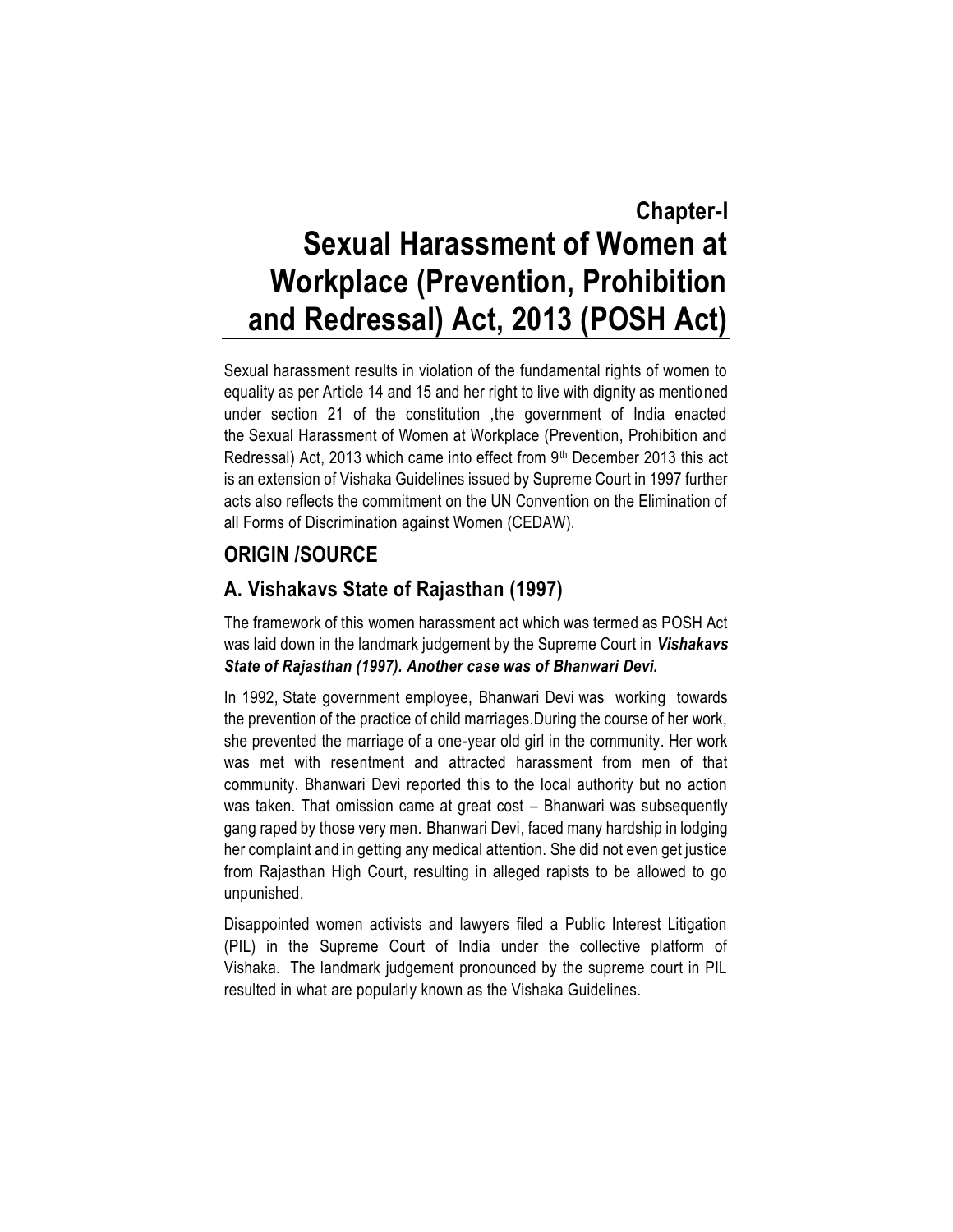The Supreme Court held that, it is fundamental right of women to have freedom from sexual harassment at workplace. It also came out with various important guidelines which the employers have to follow to avoid sexual harassment of women at workplace. The main objective behind the guidelines framed by Supreme Court was to ensure no discrimination towards female gender at the workplace and to ensure gender equality.

### <span id="page-11-0"></span>**B. UN Convention on the Elimination of All Forms of Discrimination against Women (CEDAW),**

The protection against sexual harassment and the right to work with dignity are universally recognised human rights by international conventions and instruments such as Convention on the Elimination of all Forms of Discrimination against Women, which has been ratified on the 25th June, 1993 by the Government of India;

#### <span id="page-11-1"></span>**C. Article 14, 15,19& 21 of the Constitution**

Preamble to the Constitution of India contains, "equality of status and opportunity" must be secured for all its citizens. sexual harassment results in violation of the fundamental rights of a woman to equality under articles 14 and 15 of the Constitution of India and her right to life and to live with dignity under article 21 of the Constitution and right to practice any profession or to carry on any occupation, trade or business under article 19 with includes a right to a safe environment free from sexual harassment.

Safe workplace is therefore a woman's legal right.

#### **POSH ACT**

Preamble, of POSH Act

"*Whereas sexual harassment results in violation of the fundamental rights of a Woman to equality....."* 

#### **What is Sexual Harassment**

The Sexual Harassment of Women at Workplace (Prevention, Prohibition and Redressal) Act, 2013 clearly defines sexual harassment as unwelcome acts or behaviour (whether directly or by implication) namely, physical contact and advances, a demand or request for sexual favours, making sexually coloured remarks, showing pornography, any other unwelcome physical, verbal or nonverbal conduct of sexual nature.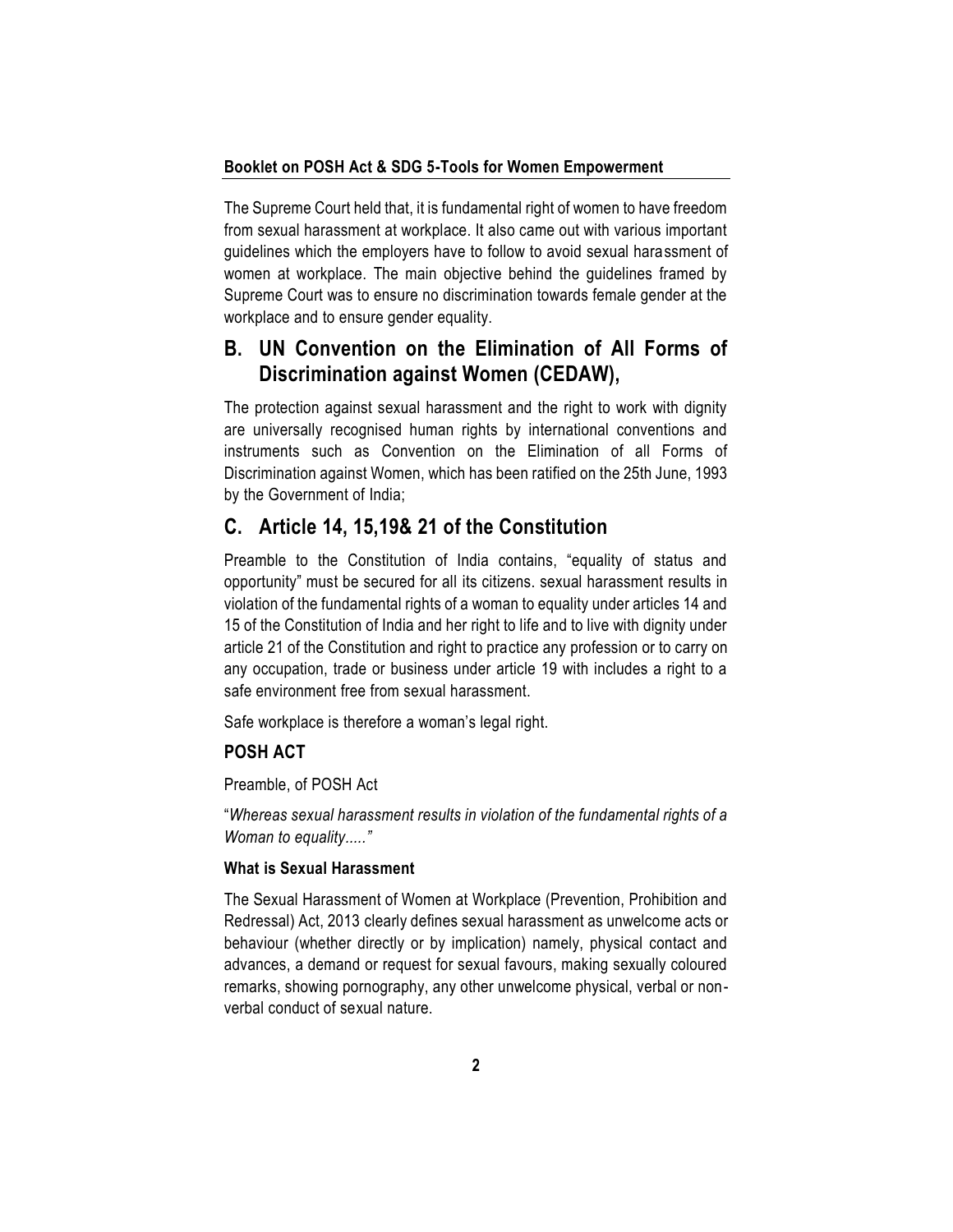The Act also provides the circumstances under which an act may amount to sexual harassment. These are:

- (i) implied or explicit promise of preferential treatment in her employment; or
- (ii) implied or explicit threat of detrimental treatment in her employment; or
- (iii) implied or explicit threat about her present or future employment status; or
- (iv) interference with her work or creating an intimidating or offensive or hostile work environment for her; or
- (v) humiliating treatment likely to affect her health or safety.

Physical contact with aggrieved women is not necessary for terming an act as sexual harassment. Any such act, action or communication that creates a hostile work environment is Sexual harassment. Circulating inappropriate rumours, sharing lewd jokes or verbally abusing a female worker also amounts to sexual harassment.

The Act has a clearly defined complaint mechanism to ensure time bound treatment of complaints. It should be noted that nowhere time limit for filing a report against the perpetrator is suggested, however early reporting of such incidences are encouraged as a matter of personal right and dignity.

#### **IMPORTANT TERMS USED IN ACT**

**Aggrieved Woman-**Section 2(a) of the Act defines who is an 'aggrieved woman'. In relation to a workplace, aggrieved woman is a woman of any age, whether employed or not, who alleges to have been subjected to any act of sexual harassment. In relation to a dwelling place or house, a woman of any age, who is employed in such a dwelling place or house.

Section 2(a) does not necessitate the woman to be an employee, she may be even a customer/client who may be sexually harassed at a workplace and she can claim protection under the POSH Act.

**Work place-**Section 2 (o) defines what work place is. It is a wider definition and includes-

a) Government department/undertaking Organisation/office/Branch/Unit/ Institute/office, company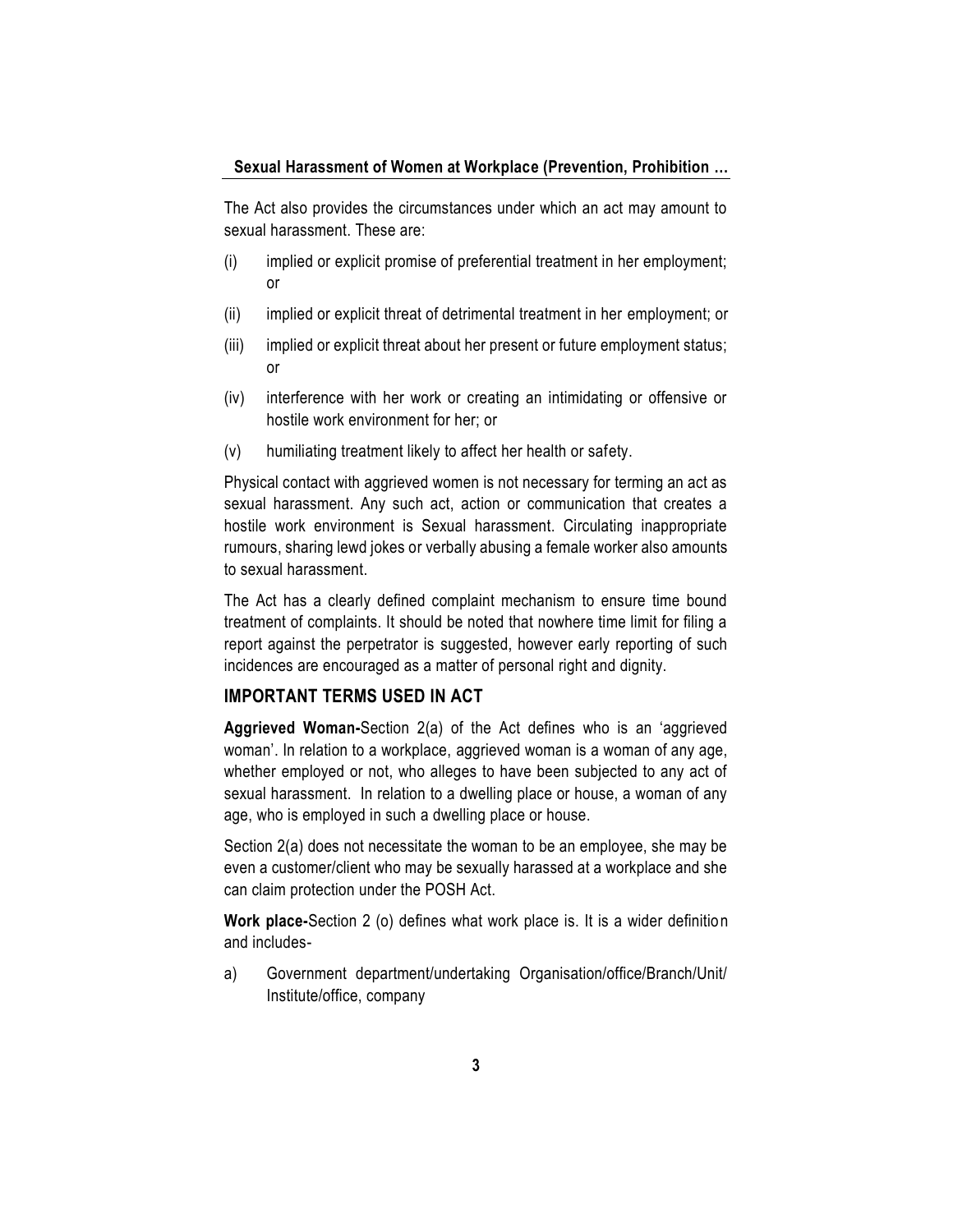- b) private sector organisation / private venture / undertaking / enterprise / institution/establishment / society / trust / non-governmental organisation / unit or service provider
- c) Hospitals/Nursing Homes;
- d) any sports institute, stadium, sports complex, games venue;
- e) places visited by employee arising out of or during the course of employment, including transportation provided by employer for undertaking journey.

**Employee-**Section 2(f) defines who is an employee. The definition of an 'employee' under the POSH Act is fairly wide to cover regular, temporary, ad hoc employees, individuals engaged on a daily wage basis, either directly or through an agent, contract labourers, co-workers, probationers, trainees, and apprentices, with or without the knowledge of the principal employer, whether for remuneration or not, working on a voluntary basis or otherwise, whether the terms of employment are express or implied.

#### **GRIEVANCE REDRESSAL FORUMS**

The Act provides for Local Complaints Committee (LCC) and Internal Complaints Committee (ICC) as redressal forums.

**Internal Complaints Committee (ICC):** In terms of Section 4 of the Act, every employer is required to set up an 'internal committee' at each office or branch, of an organization employing 10 or more employees, to hear and redress grievances pertaining to sexual harassment. The Act provides for a minimum of four members for the ICC and half of members shall be women and the presiding officer for ICC shall also be a woman at a senior level in that office. The ICC should also include an external member (ie independent member) being a person familiar with issues relating to sexual harassment, or from a non-governmental organization or association committed to the cause of women.

**Internal Complaints Committee (LCC):** If a workplace has less than 10 employees, then it need not form an ICC. All complaints in such case will go to the LCC set up as per the Act by District officers of each district.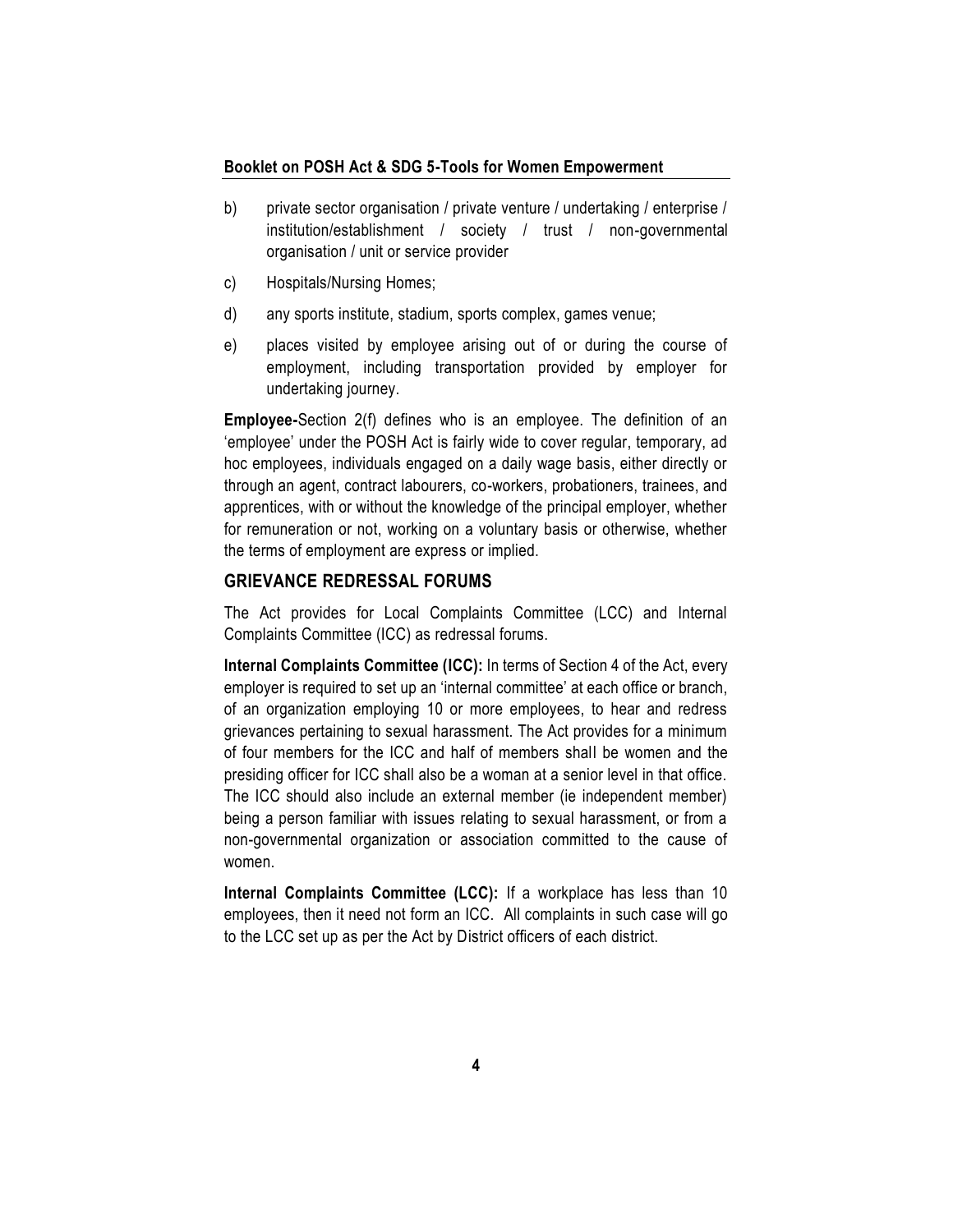#### **COMPLAINT FILING**

Chapter IV of the Act provides for filing of complaint against sexual harassment, conciliation and inquiry in to the complaint. Any aggrieved woman can file a complaint of sexual harassment to ICC within 3 months of the incident. The period within which one can file the complaint can also be extended to another period of three months.**(Section 9)**

Before initiating action on the complaint, the ICC at the request of the aggrieved woman, can initiate steps to settle the matter between the parties through conciliation. Conciliation is an informal method of resolving complaints before the complaint escalates into a fully ledged formal enquiry.**(Section 10**).

In case, no amicable settlement is arrived at between the parties, the ICC will conduct inquiry into the complaint by affording an opportunity of hearing to both the parties. The inquiry shall be completed within a period of 90 days. (**Section 11)**

#### **INTERIM RELIEFS:**

**(Section 12)-**Pending inquiry, at the request of the complainant, the ICC/LCC may recommend to the employer for-

- a) transfer of the aggrieved woman or the respondent to any other workplace; or
- b) granting leave to the aggrieved woman up to a period of 3 months in addition to her regular statutory/ contractual leave entitlement; or
- c) grant such other relief as may be prescribed.

#### **PUNISHMENT AND COMPENSATION**

**(Section 13)-** The Act prescribes the following punishments that may be imposed by an employer on an employee for indulging in an act of sexual harassment:

- i. to take action against the respondent as misconduct in terms of service rules of the employer; where no such service rules have been made in such manner as prescribed;
- ii. to deduct from the salary, wages of Respondent such sum as determines as compensation payable to the victim;

The Act also envisages payment of compensation to the aggrieved woman.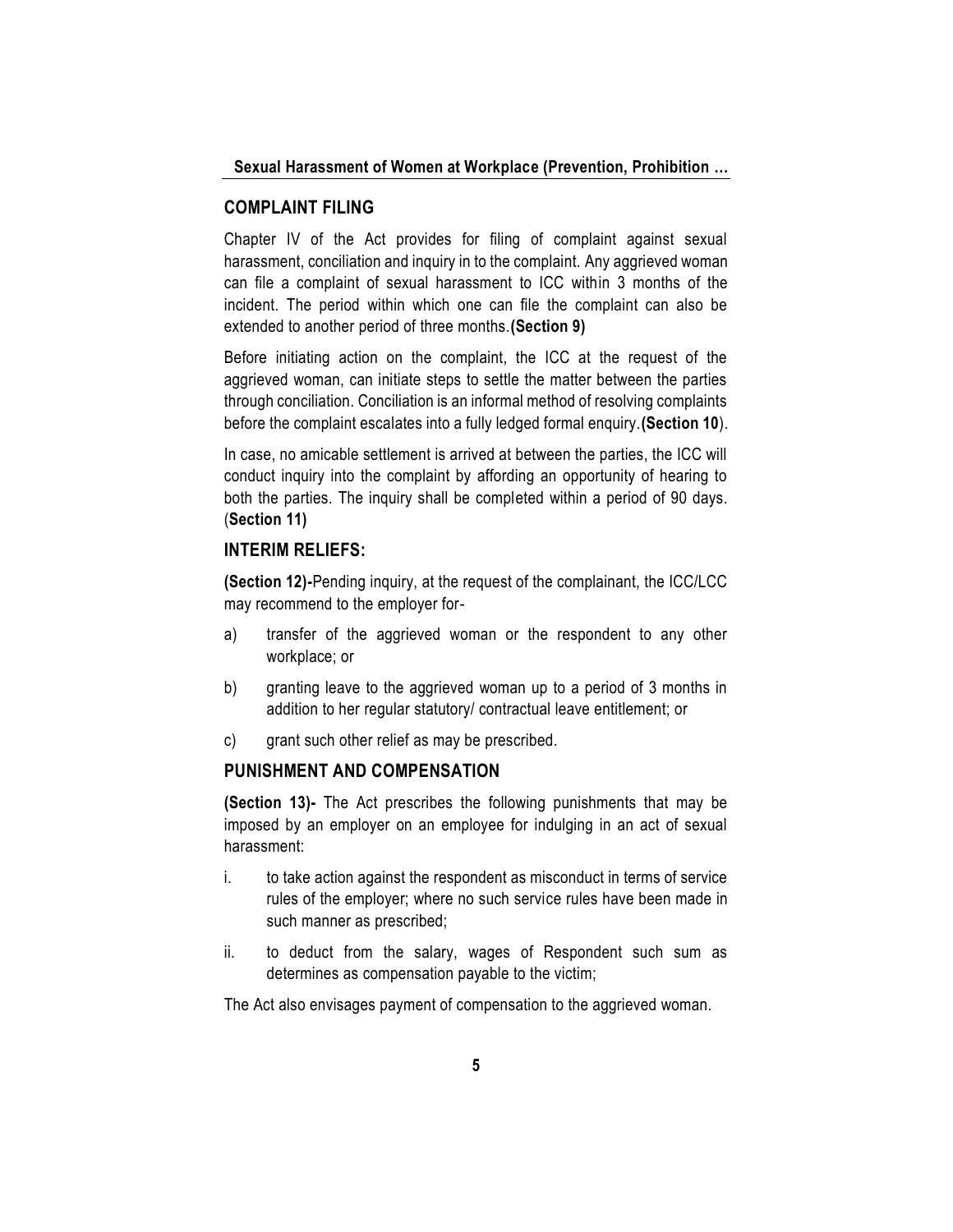#### **DUTIES OF THE EMPLOYER (Section 19)** Ever employer shall -

- a) provide a safe working environment at the workplace which shall include safety from the persons coming into contact at the workplace.
- (b) display at any conspicuous place in the workplace, the penal consequences of sexual harassments: and the order constituting, the Internal Committee.
- (c) organise workshops and awareness programmes at regular intervals for sensitising the employees with the provisions of the Act and orientation programmes for the members of the Internal Committee.
- (d) provide necessary facilities to the Internal Committee for dealing with the complaint and conducting an inquiry.
- (e) assist in securing the attendance of respondent and witnesses before the Internal Committee.
- (f) make available such information to the Internal Committee as it may require having regard to the complaint.
- (g) provide assistance to the woman if she so chooses to file a complaint in relation to the offence under the Indian Penal Code.
- (h) cause to initiate action, under the Indian Penal Code or any other law for the time being in force, against the perpetrator, or if the aggrieved woman so desires, where the perpetrator is not an employee, in the workplace at which the incident of sexual harassment took place.
- (i) treat sexual harassment as a misconduct under the service rules and initiate action for such misconduct.
- (j) monitor the timely submission of reports by the Internal Committee.

An aggrieved person can file an appeal against the recommendations made by the ICC/LCC before the court or tribunal, within 90 days from the recommendations.

It may be noted that there is a provision of prohibition on publication of identity of the aggrieved woman, respondent, witnesses, and contents of the complaint, inquiry proceedings or recommendations of the committee. Only the information pertaining to the justice secured to any victim of sexual harassment can be published. In case of non-compliance of this provision, guilty person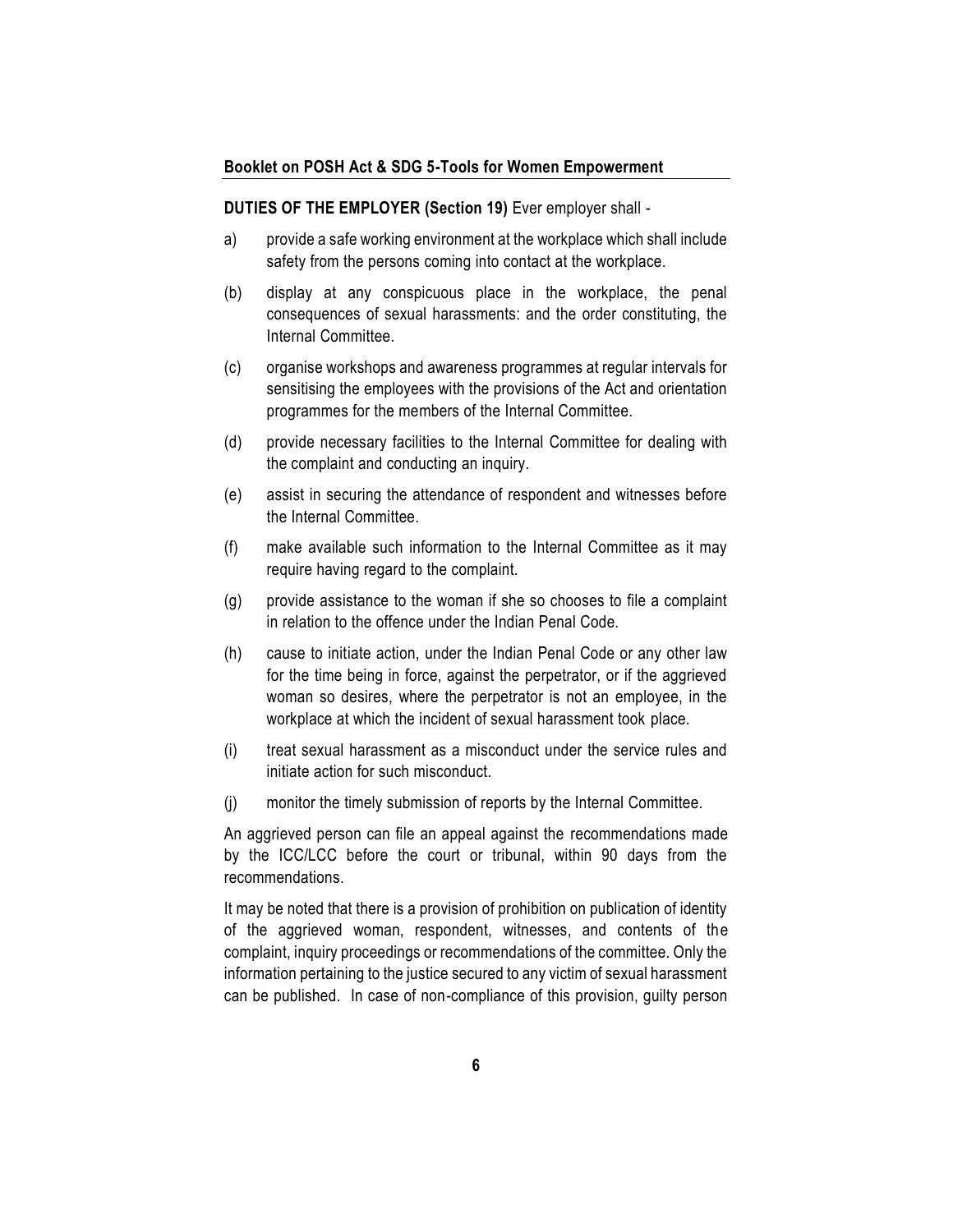shall be liable for penalty in accordance with service rules and in absence of service rules, in accordance with Rule 12 of the Act.

Section 19 and 20 of the Act also lays down certain duties of the employer and District Officer such as creating awareness on sexual harassment at workplace, sensitize the employees, assist the complaints committee in conducting the inquiry, act upon recommendations of the committee, monitor timely submissions of reports of the committee etc.

#### **The employer should ensure the implementation of the following**:

- PoSH policy
- Sensitisation of all employees
- Formation of Internal Committee (IC)
- Training of IC on investigation procedure, confidentiality, timelines, the format of reports etc
- Mandatory external member, who ensures fairness, neutrality, right steps for implementation of PoSH policy
- Filing of the annual report to appropriate authorities and PoSH compliance to be part of Director's report.

**Non Compliance:** The non-compliance of the provisions of the Act by the employer may result in fine which may extend to fifty thousand rupees and can also lead to cancellation of his license or withdrawal, or non-renewal, or approval, or cancellation of the registration, as the case may be.

If any employer, after having been previously convicted of an offence punishable under this Act, subsequently commits and is convicted of the same offense, he shall be liable to twice the punishment.

To ensure safety of workplaces in the private sector, the Ministry of Corporate Affairs, vide a notification dated 31.7.2018 has amended the Companies (Accounts) Rules, 2014. The amendment makes it mandatory for all private companies to make disclosure of compliance under Sexual Harassment of Women at Workplace (Prevention, Prohibition and Redressal) Act 2013 ("**POSH Act**") through their Annual Board Report. As per the amended law, every company will now have to submit a statement in their annual Board Report that the company has complied with the provisions relating to the constitution of Internal Complaints Committee under the POSH Act. **Non-**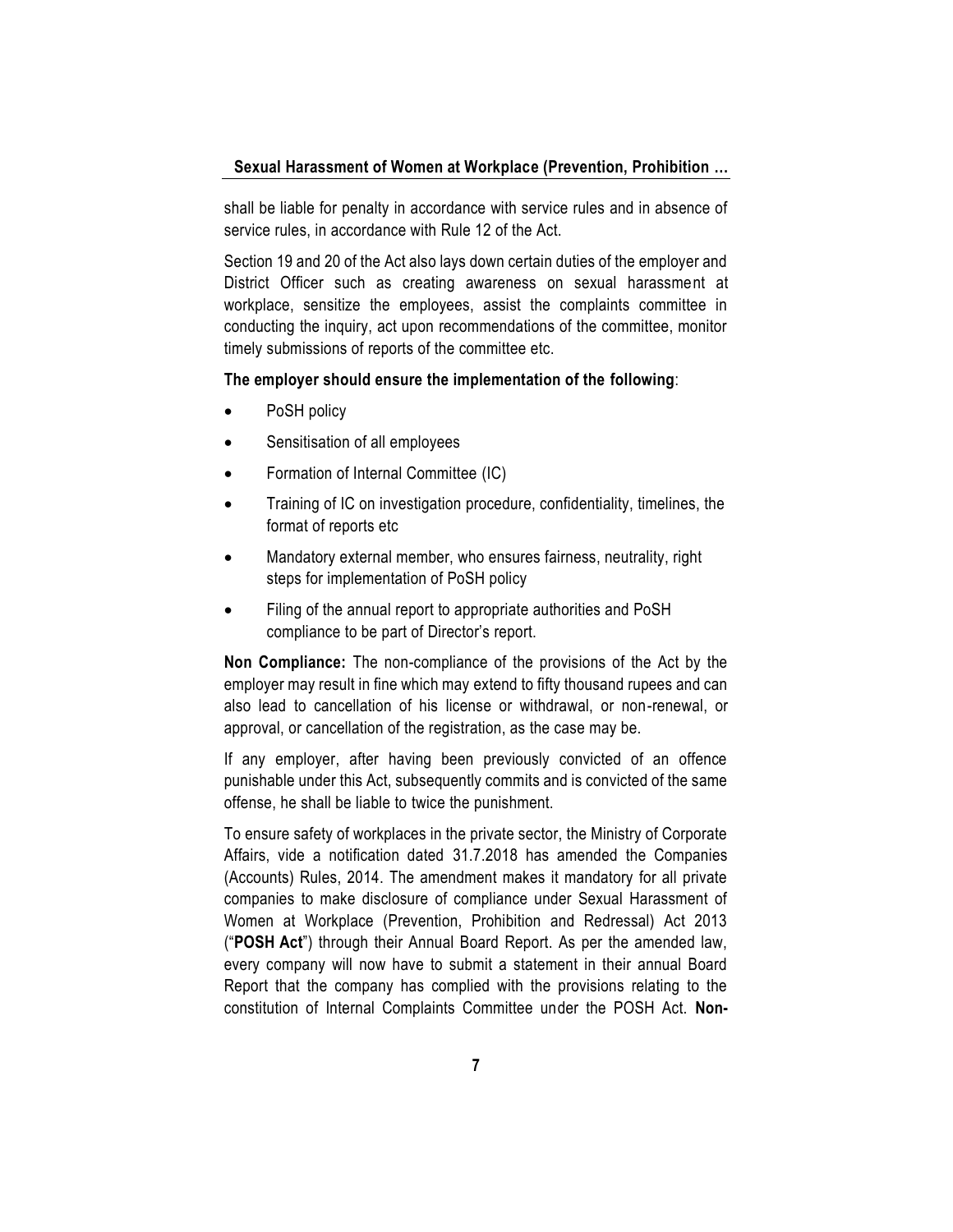**compliance** with this Section attracts heavy fines under the Companies Act 2013, which could lead to imprisonment as well.

Sexual harassment is a social evil that can affect not only the aggrieved woman but also all the employees working in the Organization because it creates an oppressive, insecure and hostile work environment that make it harder for employees to succeed. Every individual, have right to Equality, life and liberty and any kind of Sexual harassment at a workplace violates that fundamental right of women.

Victims of sexual harassment often suffer emotional and psychological harm, including stress, depression, and anxiety thereby adversely affecting their social and economic empowerment and the goal of inclusive growth.

When an Organization fails to prevent, adequately handle and address cases of sexual harassment, it can face heavy losses in expensive lawsuits apart from loss of goodwill and reputation.

It has been more than 7 years, the Act is in force, however the awareness about the Act, what constitutes Sexual harassment, its consequences and associated redressal mechanism is very limited.

For effective implementation, it is imperative to create an environment where women can speak up about their grievances without fear and get justice. It is also equally important to sensitize men towards proper and just treatment of women at workplace.

#### **Frequently Asked Questions (FAQs) based on Sexual Harassment of Women at Workplace (Prevention, Prohibition and Redressal Act 2013\***

#### **Q1. What is Sexual Harassment at Workplace?**

- **Ans.** Sexual Harassment is any unwelcome act or behaviour (whether express or implied), such as:-
	- Physical contact or advance
	- A demand or request for sexual favours
	- Making sexually coloured remarks
	- Showing pornography
	- Any other physical, verbal or non-verbal conduct of a sexual nature.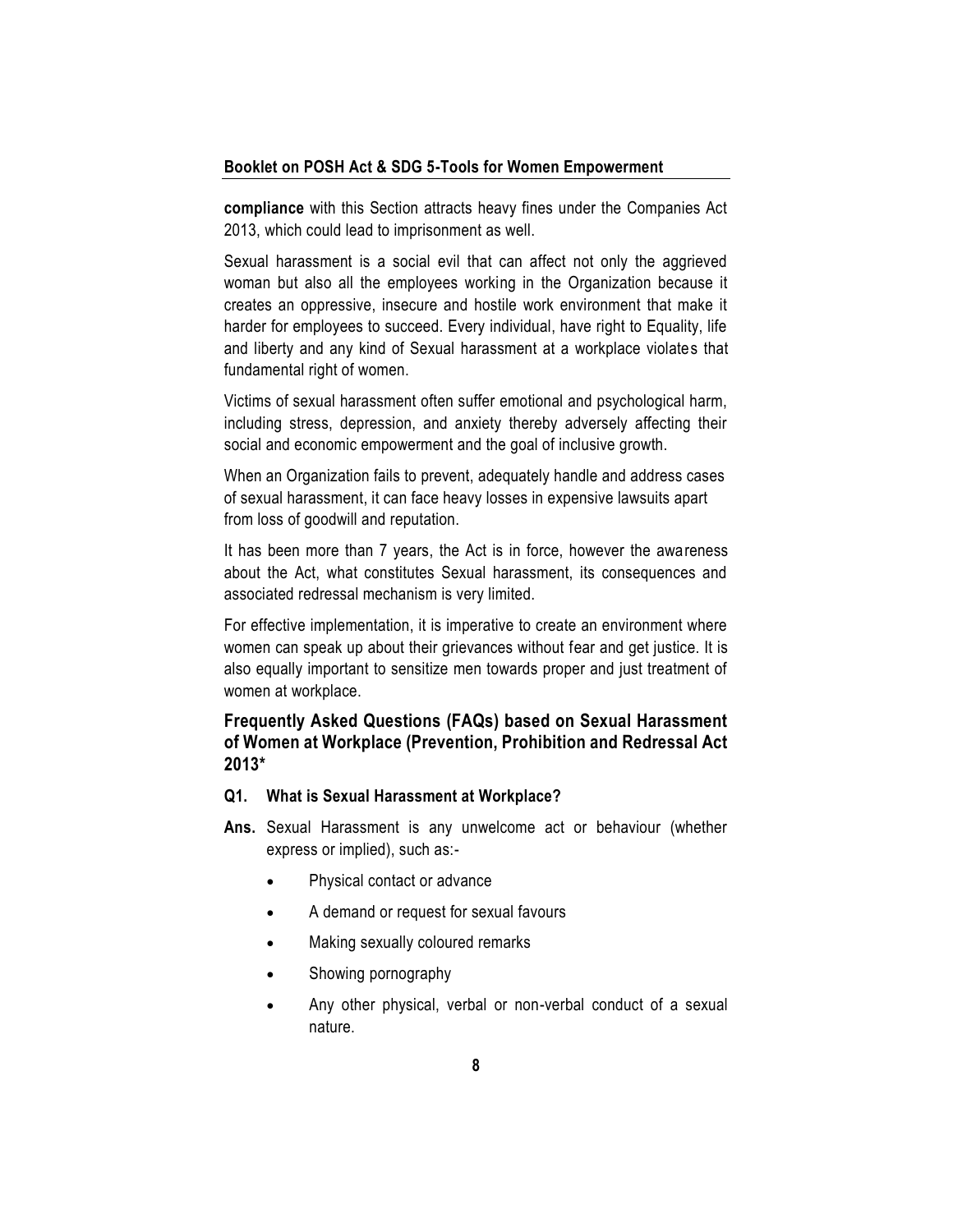Sexual harassment at workplace can take various forms. It can involve conduct such as:

- unwelcome touching, hugging or kissing
- staring or leering
- suggestive comments or jokes
- unwanted or persistent requests to go out
- intrusive questions about another person's private life or body
- Deliberately brushing up against someone
- insults or taunts of a sexual nature
- sexually explicit pictures, posters, screen savers, emails, twitters, SMS or instant messages
- accessing sexually explicit internet sites
- inappropriate advances on social networking sites
- behaviour which would also be an offence under the criminal law, such as physical assault indecent exposure sexual assault, stalking or obscene communications.
- implied or explicit promise of preferential treatment in her employment; or
- implied or explicit threat of detrimental treatment in her employment ; or
- implied or explicit threat about her present or future employment status; or interference with her work or creating an intimidating or offensive or hostile work environment for her; or
- humiliating treatment likely to affect her health or safety.

#### **Q2. What is ['hostile work environment' kind of sexual harassment at](http://www.shebox.nic.in/user/faq#collapse4)  [workplace?](http://www.shebox.nic.in/user/faq#collapse4)**

**Ans.** Creation of a hostile, intimidating or an offensive work environment with the purpose of unreasonably interfering with woman's work performance or subjecting woman to humiliating treatment likely to affect her health and safety.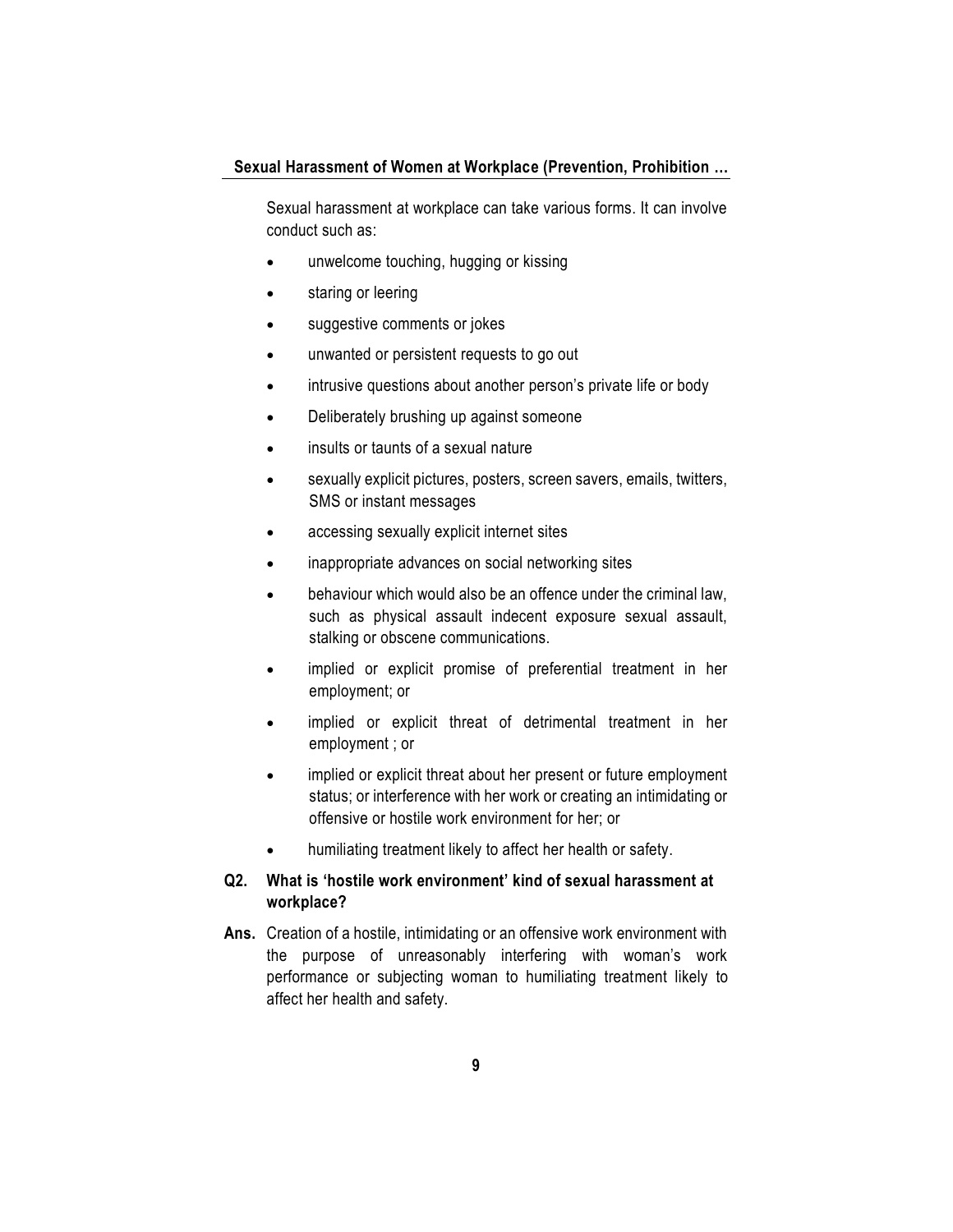#### **Q3. [Who can complain about of sexual harassment at workplace?](http://www.shebox.nic.in/user/faq#collapse6)**

**Ans.** Any a woman above 18 years of age can complain about of sexual harassment at workplace. Those who are under 18 years of age can lodge an FIR under the Protection of Children from Sexual Offences Act, 2012.

#### **Q4. [Does the act constituting sexual harassment have to exactly](http://www.shebox.nic.in/user/faq#collapse7)  [occur at work place?](http://www.shebox.nic.in/user/faq#collapse7)**

- **Ans.** No. The act does not necessarily have to occur at workplace only. It could occur in any of the following places:
	- Social event organised by an employer,
	- During work-related travel,
	- At a client or customer's premises,
	- At training events, business lunches or dinners, promotional campaigns or public relations events with clients, customers or prospective partners or
	- During the course of work-related phone conversations or communications via electronic media.

#### **Q5. [What is Internal Complaints Committee \(ICC\)?](http://www.shebox.nic.in/user/faq#collapse9)**

- **Ans.** Every organization has to constitute an Internal Complaints Committee (ICC) having following members
	- Chairperson Women working at senior level in the organisation
	- 2 Members (at least) Amongst employees committed to women issues, have legal knowledge or experience in social work
	- 1 External Member familiar with issues relating to sexual harassment, or from a NGO or association committed to the cause of women.

If the organisation has workplaces located at different places or division or sub-division level, then ICC will be constituted at every workplace.

#### **Q6. [What is Local Complaints Committee \(LCC\)?](http://www.shebox.nic.in/user/faq#collapse10)**

**Ans.** The State Government will notify the District Magistrate/Additional District Magistrate/ Collector/ Deputy Collector as District Officer in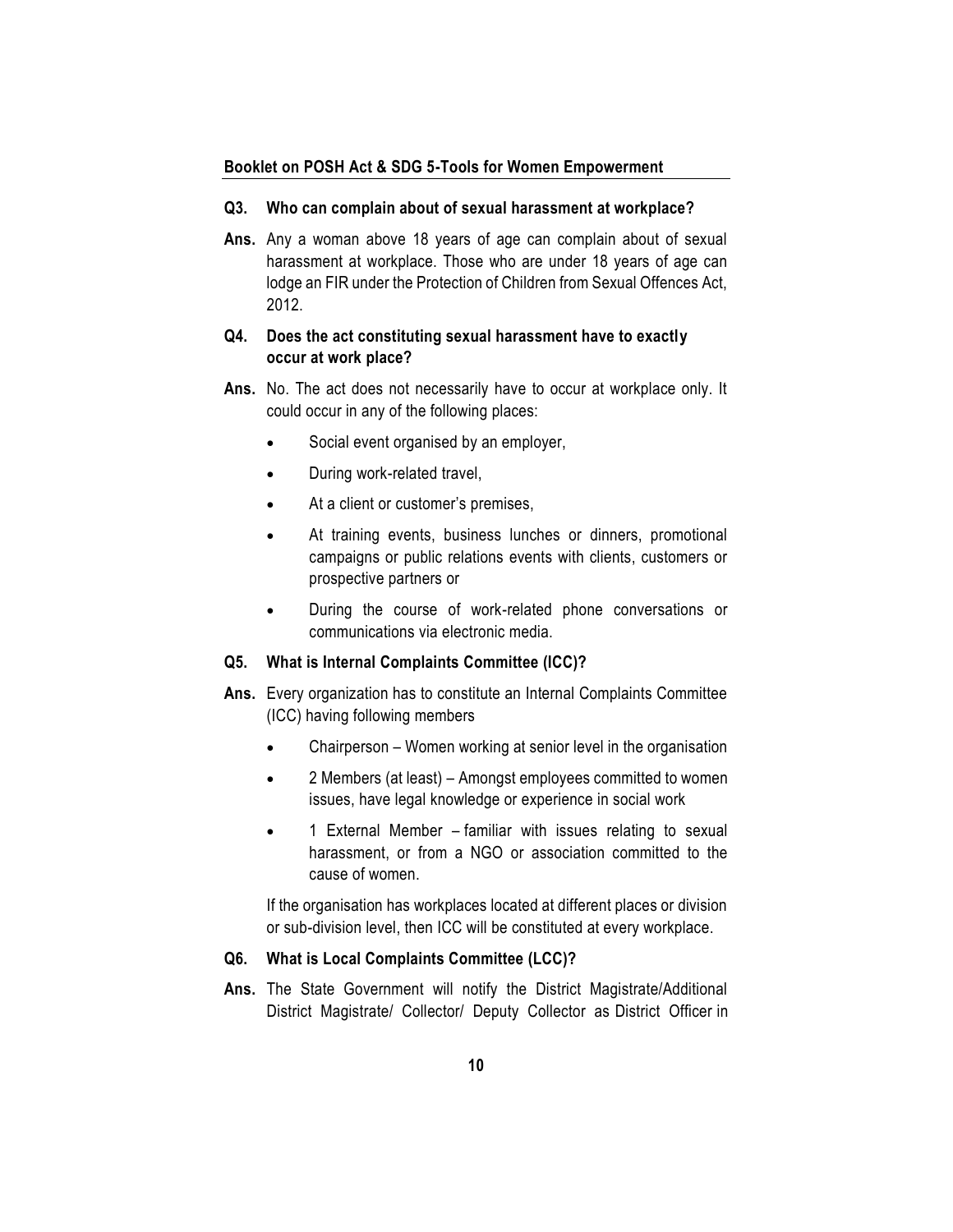every district, who will constitute a Local Complaints Committee (LCC) so as to enable women in the unorganised sector or small establishments to work in an environment free of sexual harassment. The LCC will have following members:

- Chairperson- Nominated from amongst the eminent women in the field of social work and committed to the cause of women
- Member- Nominated from amongst the women working in the block, taluka or tehsil or ward or municipality in the district
- 2 Members- Nominated from amongst such NGO/ associations/persons committed to the cause of women or familiar with the issues relating to sexual harassment, provided that:
	- o At least one must be a woman
	- o At least one must have a background of law or legal knowledge
- Ex Officio member The concerned officer dealing with social welfare or women and child development in the district

#### **Q7. [How can one locate LCC in a particular district?](http://www.shebox.nic.in/user/faq#collapse12)**

- **Ans.** For locating LCC or one of its members, one can adopt following measures:
	- o Contact the District Officer's office
	- o Contact One Stop Centre/Women Helpline (toll free thorugh181, 100 etc.) functioning in their district/State
	- o Contact the State Commission for Women
	- o Contact the State Department of Women and Child development/department looking after women issues

#### **Q8 [What if ICC/LCC is not constituted in the organisation/district?](http://www.shebox.nic.in/user/faq#collapse13)**

**Ans.** Non constitution of Complaints Committee is punishable with a fine of Rs. 50,000/- and repeat offenders will be punished with cancellation/withdrawal of licence/registration required for carrying on business activities. Non-compliance attracts heavy fines under the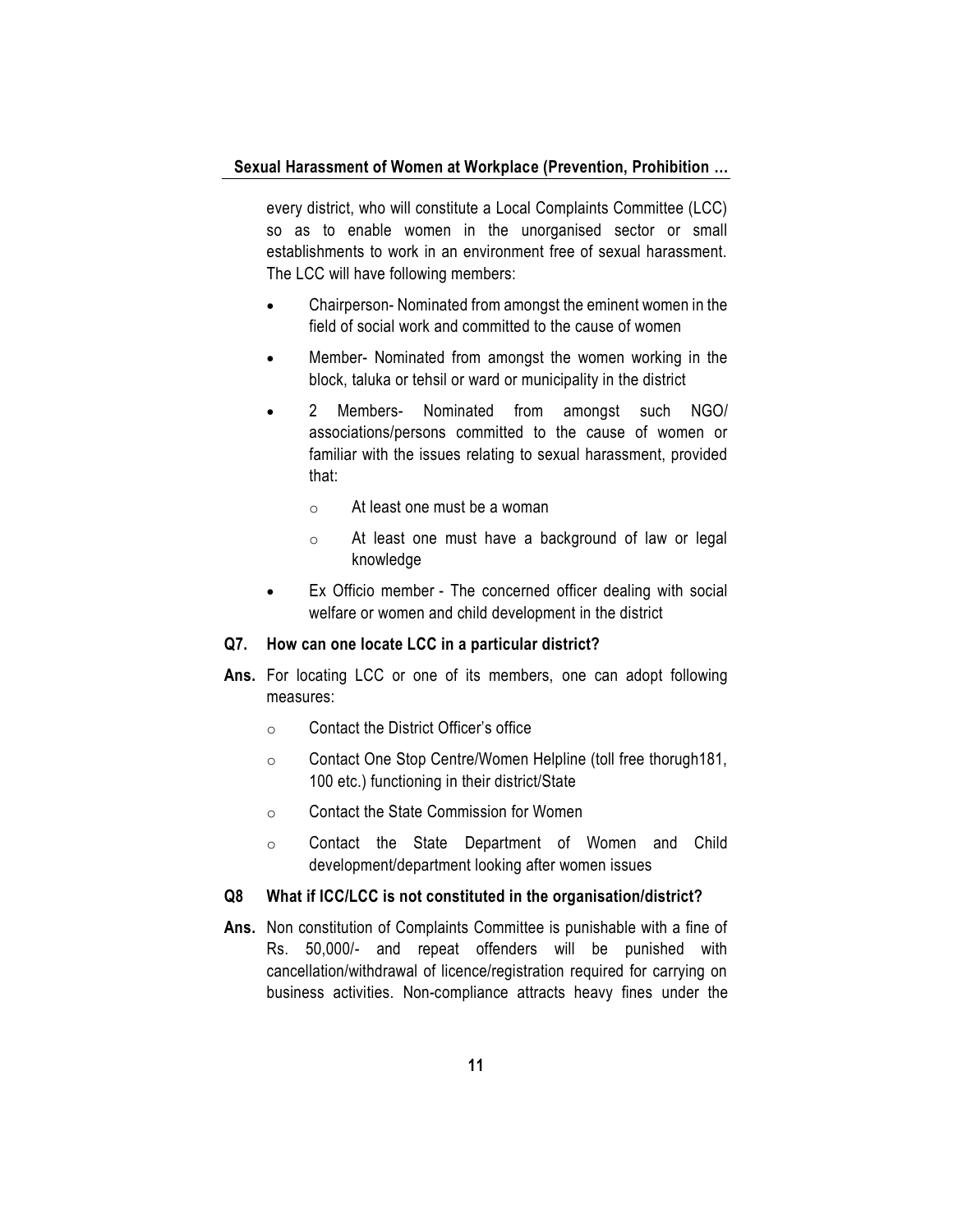Companies Act 2013, which could lead to imprisonment as well. The aggrieved can approach the court to complain about the same.

#### **Q9 [.Who can make a complaint?](http://www.shebox.nic.in/user/faq#collapse14)**

- Aggrieved Women Herself, or
- In case of physical incapacity-Her relative, Friend, Co worker, Officer of NCW or SCW, Any person who has knowledge of incident with the written consent of complainant
- In case of mental incapacity-Her relative, Friend, Special educator, Qualified psychiatrist or psychologist, Guardian or authority under whose care she is receiving treatment or care,
- Any person who has knowledge of incident jointly with any person mentioned above
- In case woman is unable to file complain for any other reason, by any person who has knowledge of incident with her written consent
- In case of woman's death by Any person who has knowledge of incident with the written consent of her legal heir
- Legal Heir

#### **Q10. [What is the action taken by the Complaints Committee ,when a](http://www.shebox.nic.in/user/faq#collapse16)  [complaint is submitted to it?](http://www.shebox.nic.in/user/faq#collapse16)**

**Ans.** The Complaints Committee (ICC/LCC) will conduct an inquiry into the complaint by calling all the concerned parties i.e. complainant, respondent [the person(s) against whom complaint is being made], witnesses etc. Later, on the basis of the testimonies of the concerned parties and evidences (documentary or otherwise) gathered, the Committee will frame its findings, which will be shared with the employer.

If the Committee comes to the conclusion that the allegations against the respondent are genuine, it shall recommend action that needs to be taken by the employer against such person. However, if the Committee concludes after inquiry that no case is being made against the respondent, it shall recommend that no action to be taken against the respondent.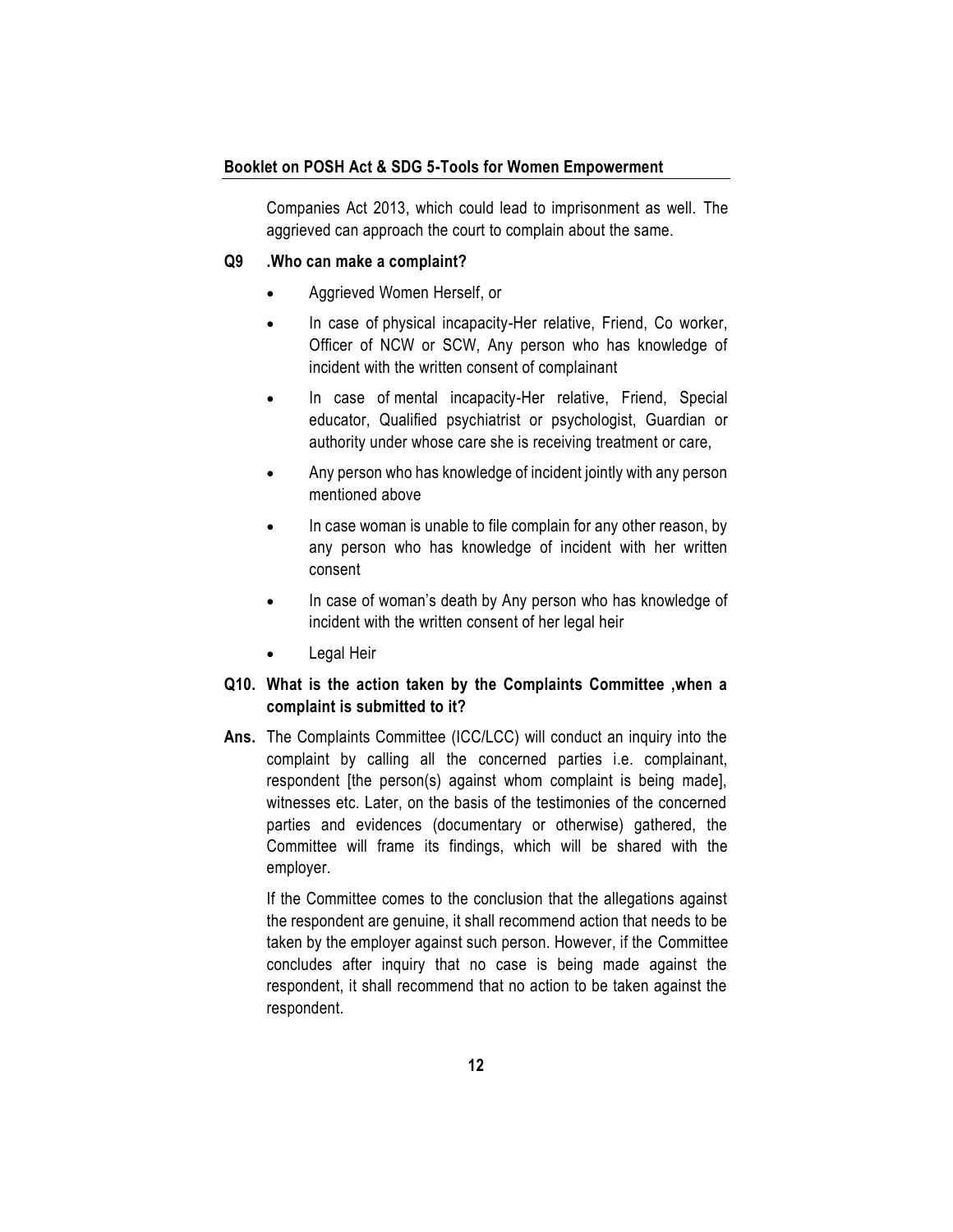#### **Q11 [Can the complainant ask for some interim relief during the inquiry](http://www.shebox.nic.in/user/faq#collapse17)  [from ICC?](http://www.shebox.nic.in/user/faq#collapse17)**

- **Ans.** During the inquiry, at the written request of complainant, ICC can provide following interim reliefs to the complainant:
	- Transfer the complainant or respondent to any other place
	- Grant leave to the complainant for upto 3 months in addition to her entitled leave
	- Restrain the respondent from reporting on the work performance/ writing confidential report of aggrieved
	- Restrain the respondent from supervising academic activities of aggrieved

#### **Q12. [What kind of punishment could be awarded under the Act?](http://www.shebox.nic.in/user/faq#collapse18)**

- As prescribed under the Service Rules
- In case service rules do not exist
	- o Disciplinary action including written apology, reprimand, warning, censure
	- o withholding of promotion/ pay raise/ increment
	- o Termination of employment
	- o Undergo counselling
	- o Community service
- Deduction from salary for:
	- o Mental Trauma, pain, suffering and emotional distress caused
	- o Medical expenses incurred
	- o The loss of career opportunity
	- o The income and financial status of respondent
- If the amount is not paid it can be recovered as arrear of land revenue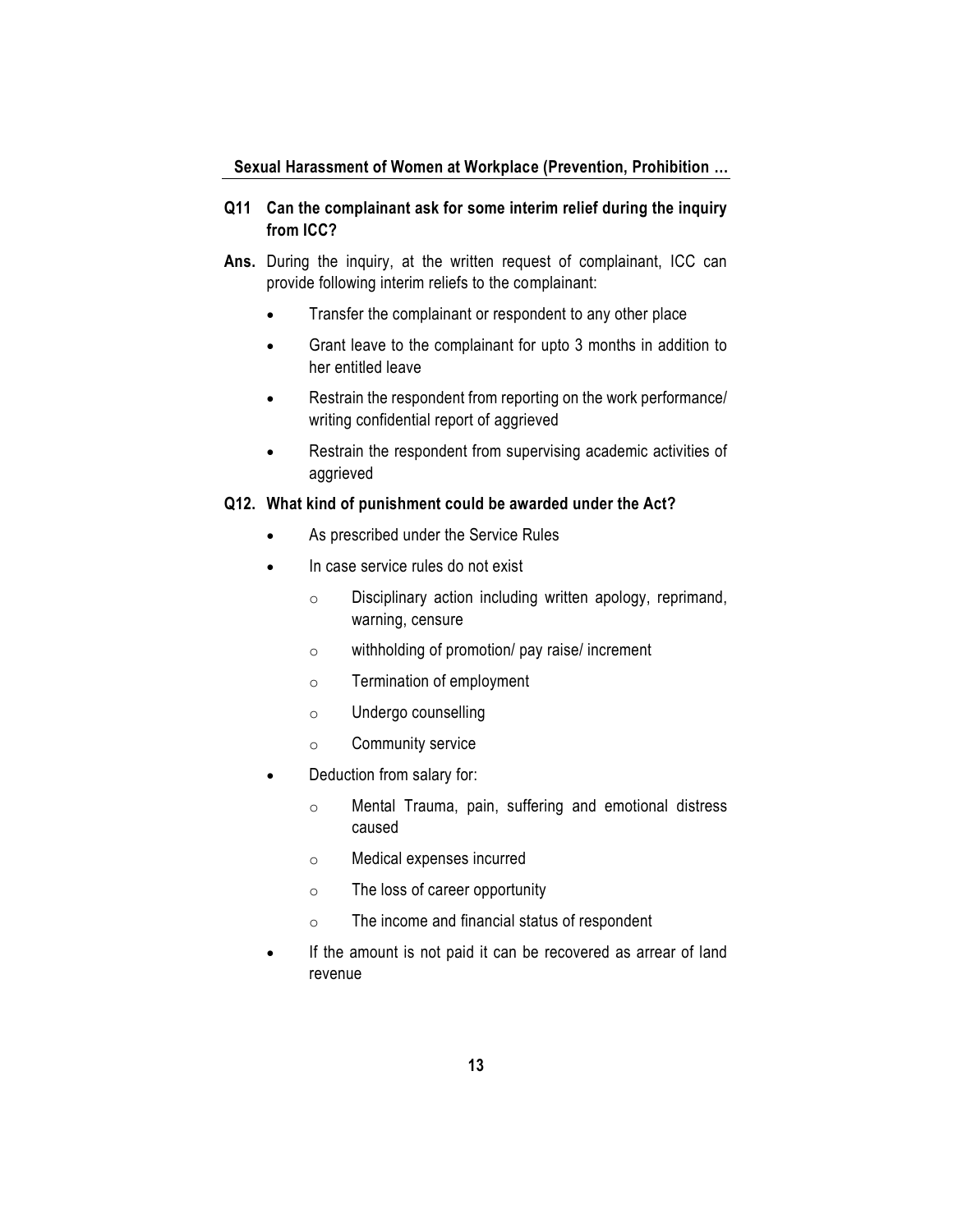#### **Q13***.* **[Is the inquiry under the POSH Act has to be completed in a given](http://www.shebox.nic.in/user/faq#collapse19)  [time frame?](http://www.shebox.nic.in/user/faq#collapse19)**

**Ans.** Yes, the POSH Act envisages a time bound inquiry which needs to adhere to following timelines:

| <b>Description</b>                                      | <b>Timeframe</b>                                     |  |  |
|---------------------------------------------------------|------------------------------------------------------|--|--|
| Submission of Complaint                                 | months of the last<br>Within 3<br>incident           |  |  |
| Completion of Inquiry                                   | Within 90 days                                       |  |  |
| Submission of<br>by<br>Report<br>ICC/LCC to employer/DO | Within 10 days of completion of<br>the inquiry       |  |  |
| οf<br>Implementation<br>Recommendations by employer     | Within 60 days                                       |  |  |
| Appeal                                                  | Within<br>the<br>90<br>days<br>οf<br>recommendations |  |  |

#### **Q14***.* **[What about maintaining confidentiality of the cases related to](http://www.shebox.nic.in/user/faq#collapse20)  [sexual harassment at workplace?](http://www.shebox.nic.in/user/faq#collapse20)**

- **Ans.** The Act prohibits the disclosure of:
	- Identity and address of complainant, respondent and witnesses
	- Information pertaining to conciliatory/ inquiry proceedings or recommendation of ICC or action taken by the employer.

Breach of confidentially will invite a penalty of Rs. 5,000/- which will be collected by the employer

Exception: Dissemination of information regarding the justice secured without disclosure of name, address, identity and particulars of complainant or witnesses

#### **Q15. [Can someone register both FIR and lodge complaint with](http://www.shebox.nic.in/user/faq#collapse22)  [Complaints Committee at the same time?](http://www.shebox.nic.in/user/faq#collapse22)**

**Ans.** Yes, a woman if she chooses to do so may both file the FIR with the police and complaint with Complaints Committee simultaneously.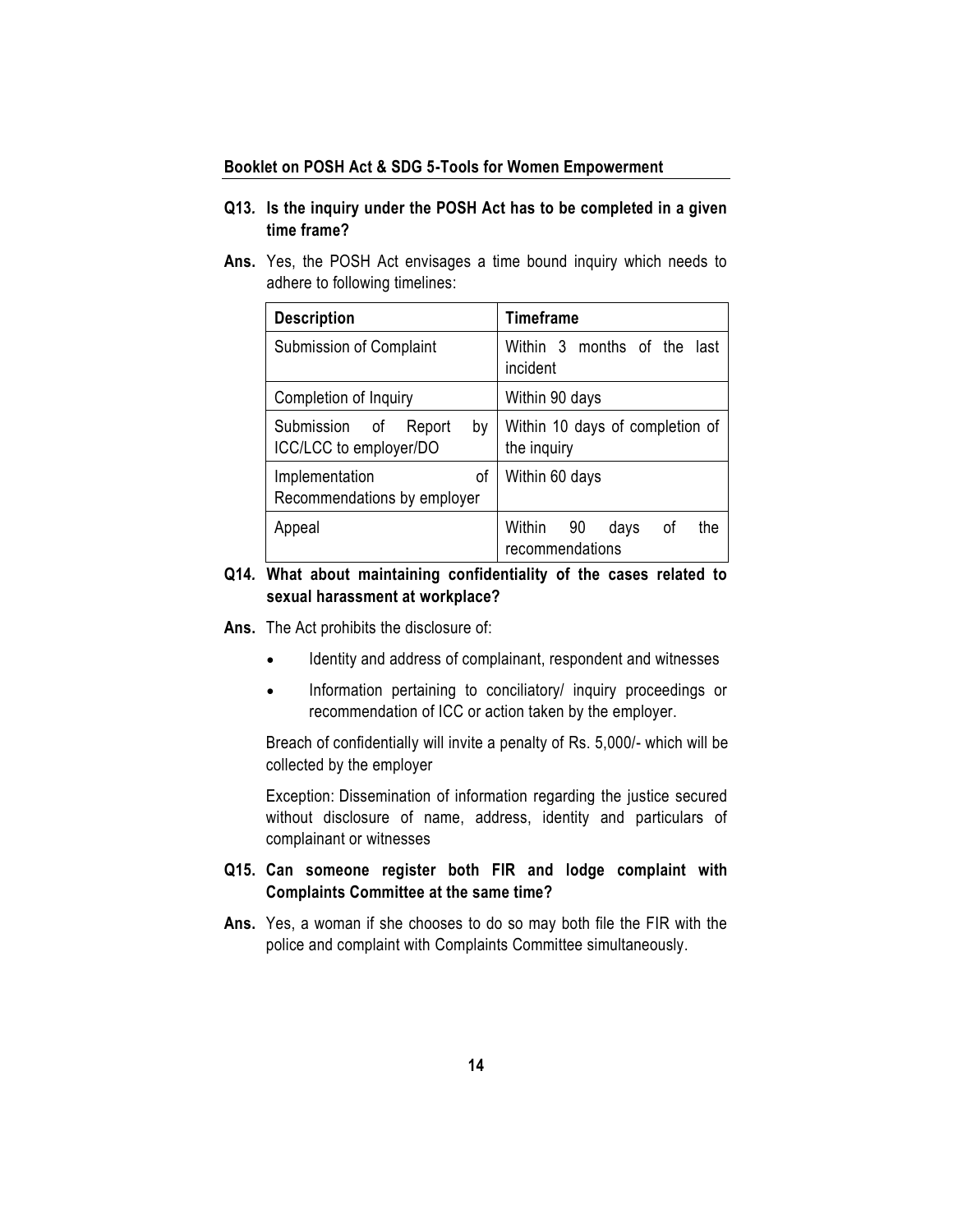The contents of this document has been sourced from following –

- 1) Ministry of Women & Child Development website ( [http://www.shebox.nic.in/user/faq\)](http://www.shebox.nic.in/user/faq).Handbook issued by Ministry of Women & Child Development.
- 2) [https://en.wikipedia.org/wiki/Sexual\\_Harassment\\_of\\_Women\\_](https://en.wikipedia.org/wiki/Sexual_Harassment_of_Women_) at Workplace (Prevention, Prohibition and Redressal) Act, 2 013
- 3) https://www.mondaq.com/india/employee-rights-labourrelations/876830/sexual-harassment-of-women-at-workplace-abrief-analysis-of-the-posh-act-2013#\_ftnref5
- 4) https://en.wikipedia.org/wiki/Vishakha and others v State of [Rajasthan](https://en.wikipedia.org/wiki/Vishakha_and_others_v_State_of_%20Rajasthan)
- 5) [https://www.ungender.in/disclosure-posh-act-2013-annual](https://www.ungender.in/disclosure-posh-act-2013-annual-reports-of-private-companies-mandatory/#:~:text=2018%20has%20amended%20the%20Companies,through%20their%20Annual%20Board%20Report)[reports-of-private-companies](https://www.ungender.in/disclosure-posh-act-2013-annual-reports-of-private-companies-mandatory/#:~:text=2018%20has%20amended%20the%20Companies,through%20their%20Annual%20Board%20Report)[mandatory/#:~:text=2018%20has%20amended%20the%20Com](https://www.ungender.in/disclosure-posh-act-2013-annual-reports-of-private-companies-mandatory/#:~:text=2018%20has%20amended%20the%20Companies,through%20their%20Annual%20Board%20Report) [panies,through%20their%20Annual%20Board%20Report.](https://www.ungender.in/disclosure-posh-act-2013-annual-reports-of-private-companies-mandatory/#:~:text=2018%20has%20amended%20the%20Companies,through%20their%20Annual%20Board%20Report)
- 6) [https://www.mca.gov.in/Ministry/pdf/companisAccountsRules\\_](https://www.mca.gov.in/Ministry/pdf/companisAccountsRules_%2031072018.pdf)  [31072018.pdf](https://www.mca.gov.in/Ministry/pdf/companisAccountsRules_%2031072018.pdf)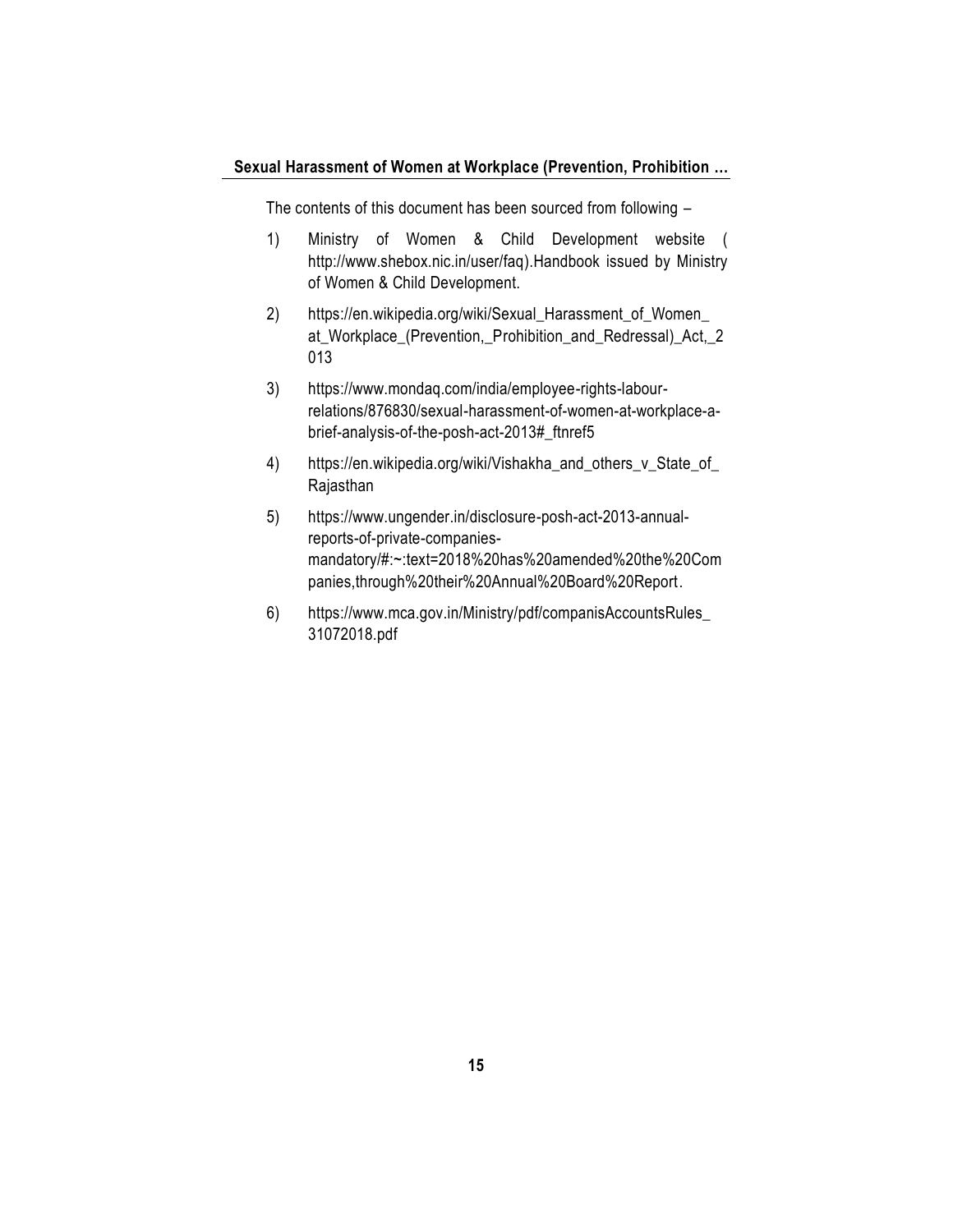## **Chapter- 2 Sustainable Development Goal 5**

## <span id="page-25-1"></span><span id="page-25-0"></span>**1 About Sustainable Development Goal 5 (SDG 5): Achieve gender equality and empower all women and girls**

The Sustainable Development Goals (SDG's) are a collection of 17 global goals designed to be a "blueprint to achieve a better and more sustainable future for all". The SDG's, set in 2015 by the United Nations General Assembly and intended to be achieved by the year 2030, are part of a UN Resolution called "The 2030 Agenda". The broad goals are linked yet each has its own targets to achieve. The SDGs cover a broad range of social and economic development issues. They address the global challenges including those related to poverty, inequality, climate change, environmental degradation, peace and justice.

The SDGs replaced the [Millennium Development Goals](https://en.wikipedia.org/wiki/Millennium_Development_Goals) (MDGs). The Outcome Document of the UN Summit on the [2030 Agenda](https://en.wikipedia.org/wiki/2030_Agenda) is the document called "Transforming our world: the 2030 Agenda for Sustainable Development". It includes an emphasis on the importance of achieving progress on peaceful and inclusive societies, access to justice and rule of law, and effective, accountable and inclusive institutions.

World leaders took a major step forward in agreement for achieving a sustainable future at the Rio+20 Conference on Sustainable Development in June 2012 in Rio de Janeiro, Brazil. The Rio+20 outcome document, "The Future We Want", set a mandate to establish an Open Working Group to develop a set of Sustainable Development Goals. These goals build upon the Millennium Development Goals and converge the post-2015 development agenda into one global development agenda with sustainable development at its core. The SDGs share a universal common global vision of progress towards a safe, just and sustainable

The 17 Goals are all interconnected, and for balanced growth for all, it is considered important that all are achieved by 2030. These 17 SDGs recognize that action in one area will affect outcomes in others, and that development must balance [social,](https://en.wikipedia.org/wiki/Social_issue) [economic](https://en.wikipedia.org/wiki/Economic) and [environmental sustainability.](https://en.wikipedia.org/wiki/Environmental_sustainability) A system thinking approach is the base for global sustainability.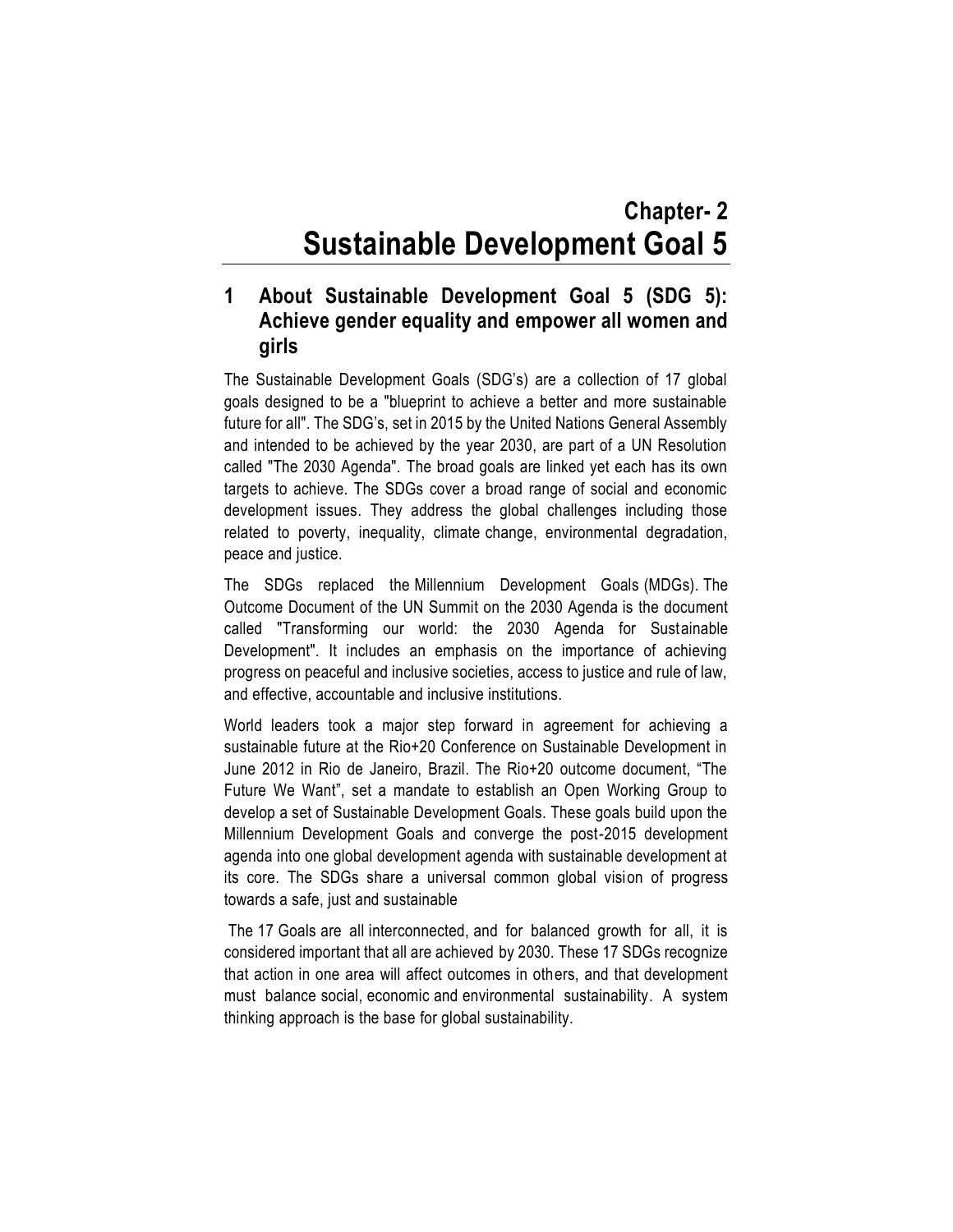#### **Sustainable Development Goal 5**

These 17 Sustainable Development Goals (SDGs) are an urgent call for action by all countries - developed and developing - in a global partnership to achieve common goals. The Goals aim at ending poverty and other deprivations along with strategies that improve health and education, reduce inequality, and spur economic growth – all while tackling climate change and working to preserve natural reserves like oceans and forests.



The Sustainable Development Goal no. 5 is to achieve gender equality and empower all women and girls. SDG 5 aims to grant women and girls [equal](https://en.wikipedia.org/wiki/Equal_rights_for_women)  [rights,](https://en.wikipedia.org/wiki/Equal_rights_for_women) opportunities to live free without discrimination including workplace [discrimination](https://en.wikipedia.org/wiki/Workplace_discrimination) or any violence. This is to achieve gender equality and empower all women and girls.

Since its creation 70 years ago, the United Nations (UN) has paid due importance and achieved important results in advancing gender equality since gender inequalities are prevalent globally. The [UN explains:](https://www.un.org/sustainabledevelopment/gender-equality/) "Gender equality is not only a fundamental human right, but a necessary foundation for a peaceful, prosperous and sustainable world. Providing women and girls with equal access to education, health care, decent work, and representation in political and economic decision-making processes will fuel sustainable economies and benefit societies and humanity at large."

In most of the countries, Women suffer from lack of access to decent work and face occupational segregation and gender wage gaps. At times, they are denied access to basic education and health care and are victims of violence and discrimination. It is a well known fact, that they are also under-represented in political and economic decision-making processes. Considering all these facts, UN Women was established in the year, 2010 with the aim of better addressing these challenges and to identify a single recognized driver to lead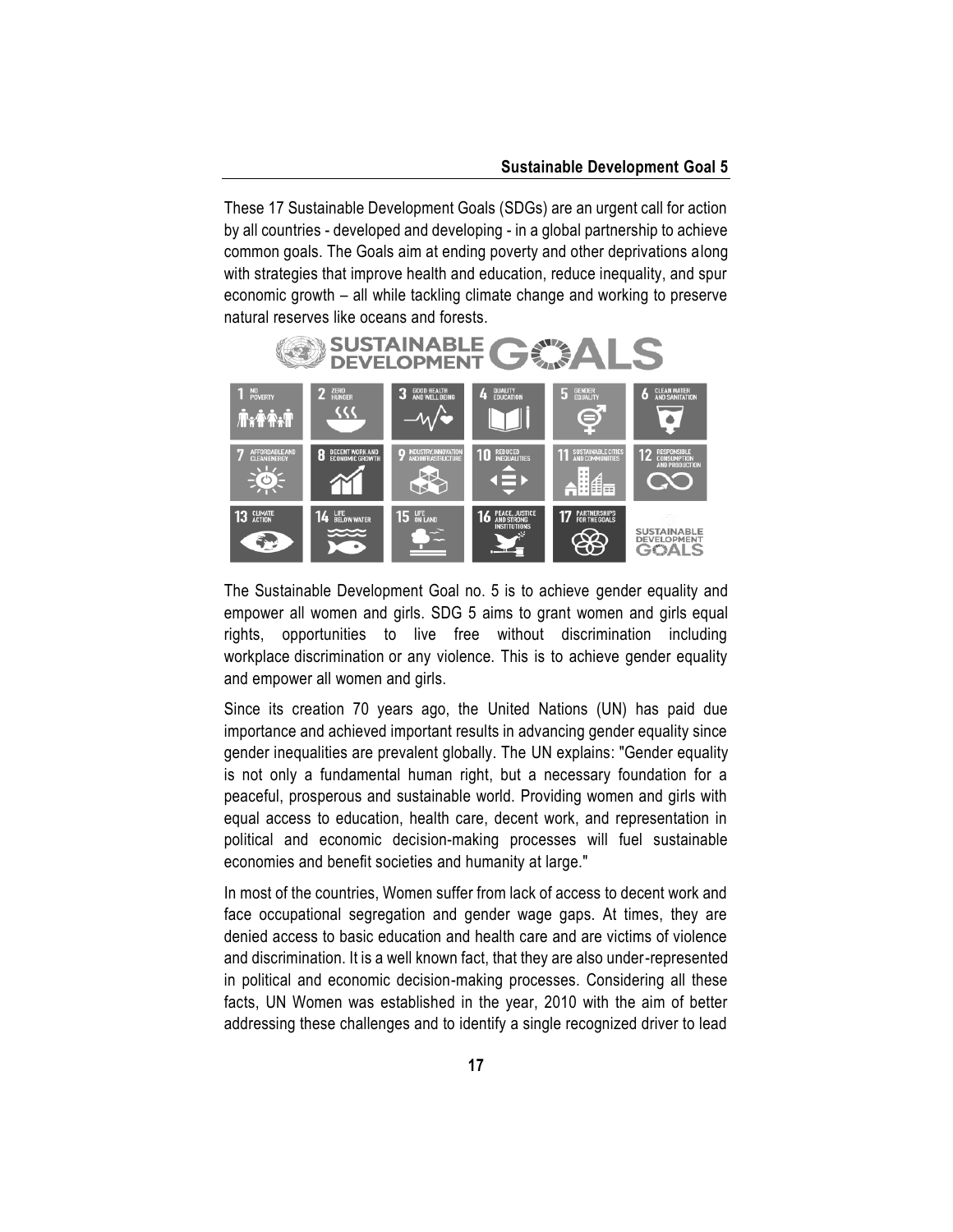and coordinate UN activities on gender equality issues. UN Women works for the elimination of discrimination against women and girls, empowerment of women, and achievement of equality between women and men as partners and beneficiaries of development, human rights, humanitarian action and peace and security.

The vital role of women and the need for their full and equal participation and leadership in all areas of sustainable development was reaffirmed in the Open Working Group Proposal for Sustainable Development Goals. The Sustainable Development Goal 5 addresses this and reads "Achieve gender equality and empower all women and girls".

### <span id="page-27-0"></span>**2 Targets of Sustainable Development Goal 5**

The targets of Sustainable Development Goal 5 are:

5.1 End all forms of discrimination against all women and girls everywhere

5.2 Eliminate all forms of violence against all women and girls in the public and private spheres, including trafficking and sexual and other types of exploitation

5.3 Eliminate all harmful practices, such as child, early and forced marriage and female genital mutilation

5.4 Recognize and value unpaid care and domestic work through the provision of public services, infrastructure and social protection policies and the promotion of shared responsibility within the household and the family as nationally appropriate

5.5 Ensure women's full and effective participation and equal opportunities for leadership at all levels of decision making in political, economic and public life

5.6 Ensure universal access to sexual and reproductive health and reproductive rights as agreed in accordance with the Programme of Action of the International Conference on Population and Development and the Beijing Platform for Action and the outcome documents of their review conferences

5.A Undertake reforms to give women equal rights to economic resources, as well as access to ownership and control over land and other forms of property, financial services, inheritance and natural resources, in accordance with national laws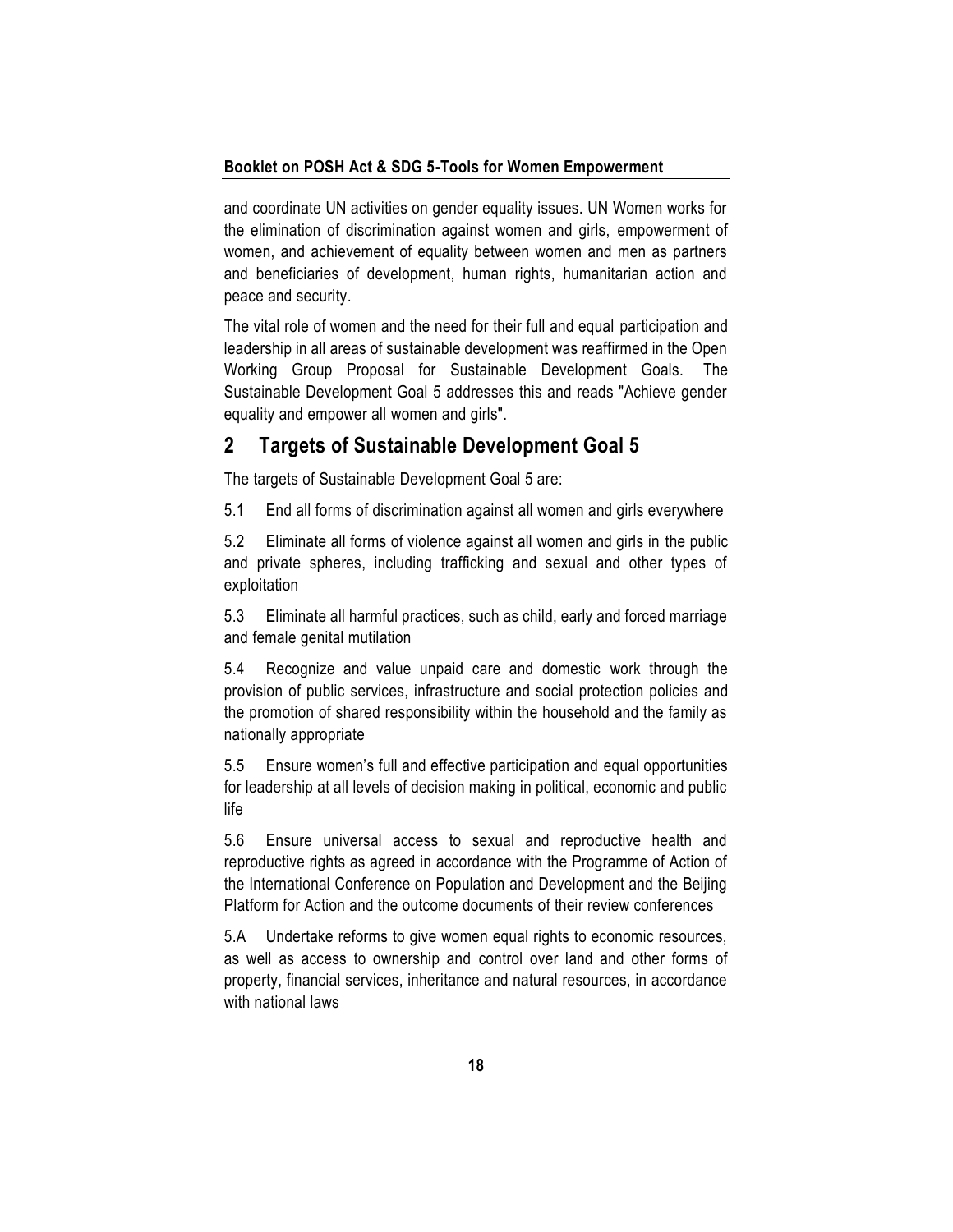**5.B** Enhance the use of enabling technology, in particular information and communications technology, to promote the empowerment of women

**5.C** Adopt and strengthen sound policies and enforceable legislation for the promotion of gender equality and the empowerment of all women and girls at all levels

There are six targets under SDG 5 as we discuss below with total 16 indicators (5+3+2+2+1+3). Besides, three 5a, b and c which reflect means of implementation – legal reforms and technology. Although the focus of SDG 5 is ideal and essential for development, its operationalisation leaves something to be desired. Many of the targets are of crucial importance (e.g. "eliminate all forms of violence against all women and girls"). These have long been agreed upon and can easily be captured by appropriate indicators. They are wellsuited to have considerable impact, but they do not have a timeframe to make them binding especially for action and reporting Targets specify the goals and Indicators represent the metrics by which the world aims to track whether these Targets are achieved. Progress towards targets is measured by indicators .By strengthening the commitment towards a more gender equal world, the targets help in making the goals more specific. Indicators represent the metrics by which the world aims to track whether these targets are achieved.

The targets and proposed indicators are discussed in Table 1 with comments on support, addition or issues of effectiveness.

| <b>Targets</b>                                                                                 | <b>Proposed Indicator</b>                                                                                                                                      | <b>Comments</b>                                                                                                                                                                                                                                                    |  |
|------------------------------------------------------------------------------------------------|----------------------------------------------------------------------------------------------------------------------------------------------------------------|--------------------------------------------------------------------------------------------------------------------------------------------------------------------------------------------------------------------------------------------------------------------|--|
| Target: 5.1 end all<br>forms<br>of<br>discrimination<br>against women and<br>girls everywhere. | 5.1.1 Whether or not legal<br>frameworks are in place to<br>promote, enforce<br>and<br>monitor<br>equality<br>and<br>nondiscrimination on the<br>basis of sex. | The gender dimension<br>will<br>have<br>to<br>be<br>separately seen even<br>among different<br>and<br>groups<br>communities. These<br>will<br>need to<br>be<br>supplemented<br>by<br>documentation<br>of<br>implementation/impact<br>across geographical<br>areas. |  |

**Table 1**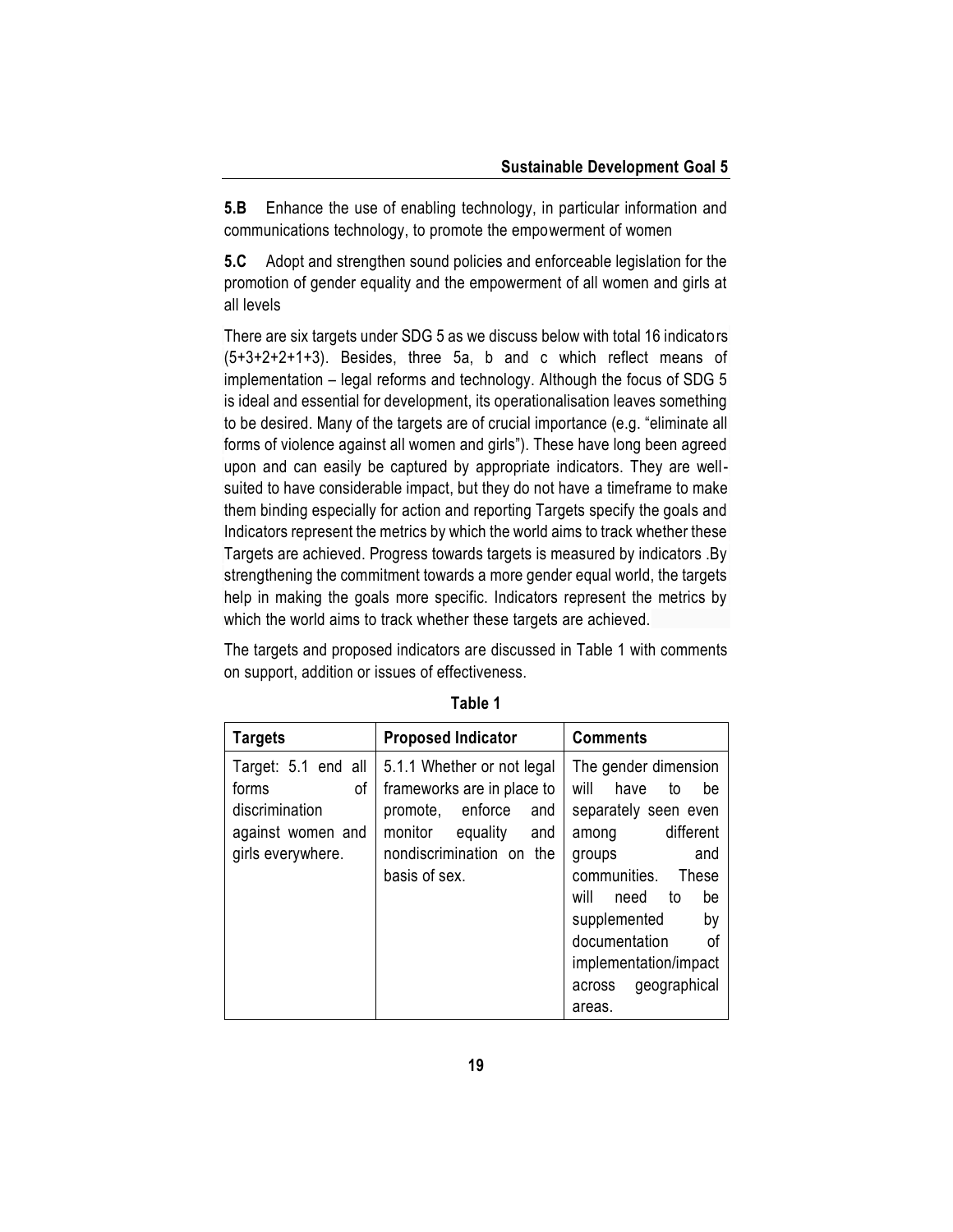| Target: 5.2 eliminate<br>all forms of violence<br>against all women<br>and girls in public<br>and private spheres,<br>including trafficking<br>and sexual and other<br>types of exploitation | 5.2.1 Proportion of ever-<br>partnered women and girls<br>aged 15 years and older<br>subjected to physical,<br>sexual or psychological<br>violence by a current or<br>former intimate partner in<br>the previous 12 months,<br>by form of violence and by<br>age | Will have to address<br>the problem of non<br>reporting.<br>Need<br>οf<br>more inclusive<br>programme support<br>for encouraging them<br>to break silence in this<br>issue |
|----------------------------------------------------------------------------------------------------------------------------------------------------------------------------------------------|------------------------------------------------------------------------------------------------------------------------------------------------------------------------------------------------------------------------------------------------------------------|----------------------------------------------------------------------------------------------------------------------------------------------------------------------------|
|                                                                                                                                                                                              | 5.2.2 Proportion of women<br>and girls aged 15 years<br>and older subjected<br>to<br>sexual violence<br>by<br>persons other than<br>an<br>intimate partner in<br>the<br>previous 12 months, by<br>age<br>and<br>place<br>οf<br>occurrence                        |                                                                                                                                                                            |
| Target: 5.3 eliminate<br>all harmful practices,<br>such as child, early<br>and forced marriage<br>and female genital<br>mutilations.                                                         | 5.3.1 Proportion of women<br>aged 20-24 years who<br>were married or in a union<br>before age 15 and before<br>age 18                                                                                                                                            | The issue relevant<br>here is child marriage<br>on which legal and<br>social initiatives have<br>been initiated.                                                           |
|                                                                                                                                                                                              | 5.3.2 Proportion of girls<br>and women aged 15-49<br>who<br>have<br>years<br>undergone female genital<br>mutilation/cutting, by age                                                                                                                              | 5.3.2 Proportion of<br>girls and women aged<br>15-49 years who have<br>undergone female<br>genital<br>mutilation/cutting,<br>by<br>age                                     |
| Target:<br>5.4<br>recognise and value<br>unpaid<br>and<br>care<br>domestic<br>work<br>through<br>the                                                                                         | 5.4.1 Proportion of time<br>spent on unpaid domestic<br>and care work, by sex, age<br>and location                                                                                                                                                               | This is valuable target<br>and indicators may be<br>inadequate<br>and<br>therefore will need to<br>be evolved with further                                                 |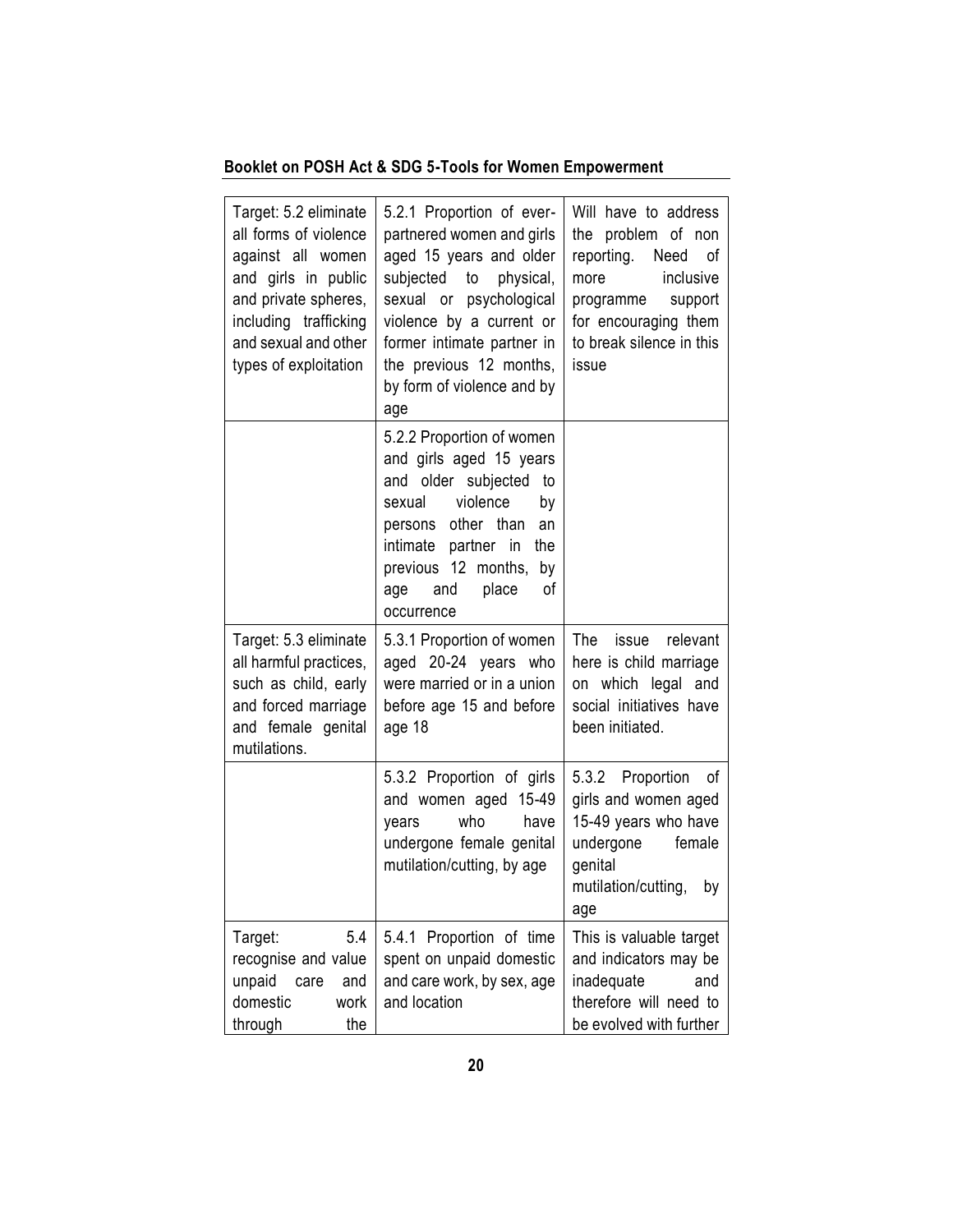## **Sustainable Development Goal 5**

| provision of public<br>services,<br>infrastructure<br>and<br>protection<br>social<br>policies, and<br>the<br>promotion of shared<br>responsibility within<br>the household and<br>family<br>the<br>as<br>nationally<br>appropriate. |                                                                                                                                                                                          | discussion<br>οf<br>experience. However<br>the paid and unpaid<br>have<br>care<br>to<br>be<br>not<br>separate<br>combined.                                                                                                                                                                                                                                                                |
|-------------------------------------------------------------------------------------------------------------------------------------------------------------------------------------------------------------------------------------|------------------------------------------------------------------------------------------------------------------------------------------------------------------------------------------|-------------------------------------------------------------------------------------------------------------------------------------------------------------------------------------------------------------------------------------------------------------------------------------------------------------------------------------------------------------------------------------------|
| Target: 5.5 ensure<br>women's full<br>and<br>effective<br>participation<br>and<br>equal opportunities<br>for leadership at all<br>levels of decision<br>making in political,<br>economic and public<br>life.                        | 5.5.1 Proportion of seats<br>held by women in national<br>parliaments and<br>local<br>governments                                                                                        | Includes welcome<br>addition<br>of<br>sub-<br>national level elected<br>offices. It does not of<br>course take care of<br>much capacity<br>how<br>they will have to stand<br>for gender issues. In<br>party<br>based<br>representation<br>and<br>with use of whips and<br>anti defection law, it<br>will have limitation in<br>effectiveness<br>in.<br>pursuing gender<br>related issues. |
|                                                                                                                                                                                                                                     | 5.5.2 Proportion of women<br>in managerial positions                                                                                                                                     |                                                                                                                                                                                                                                                                                                                                                                                           |
| Target: 5.6 ensure<br>universal access to<br>sexual<br>and<br>reproductive<br>health<br>reproductive<br>and<br>rights as agreed in<br>accordance with the<br>Programme<br>οf                                                        | 5.6.1 Proportion of women<br>aged 15-49 years who<br>make their own informed<br>decisions<br>regarding<br>relations,<br>sexual<br>contraceptive<br>and<br>use<br>reproductive healthcare |                                                                                                                                                                                                                                                                                                                                                                                           |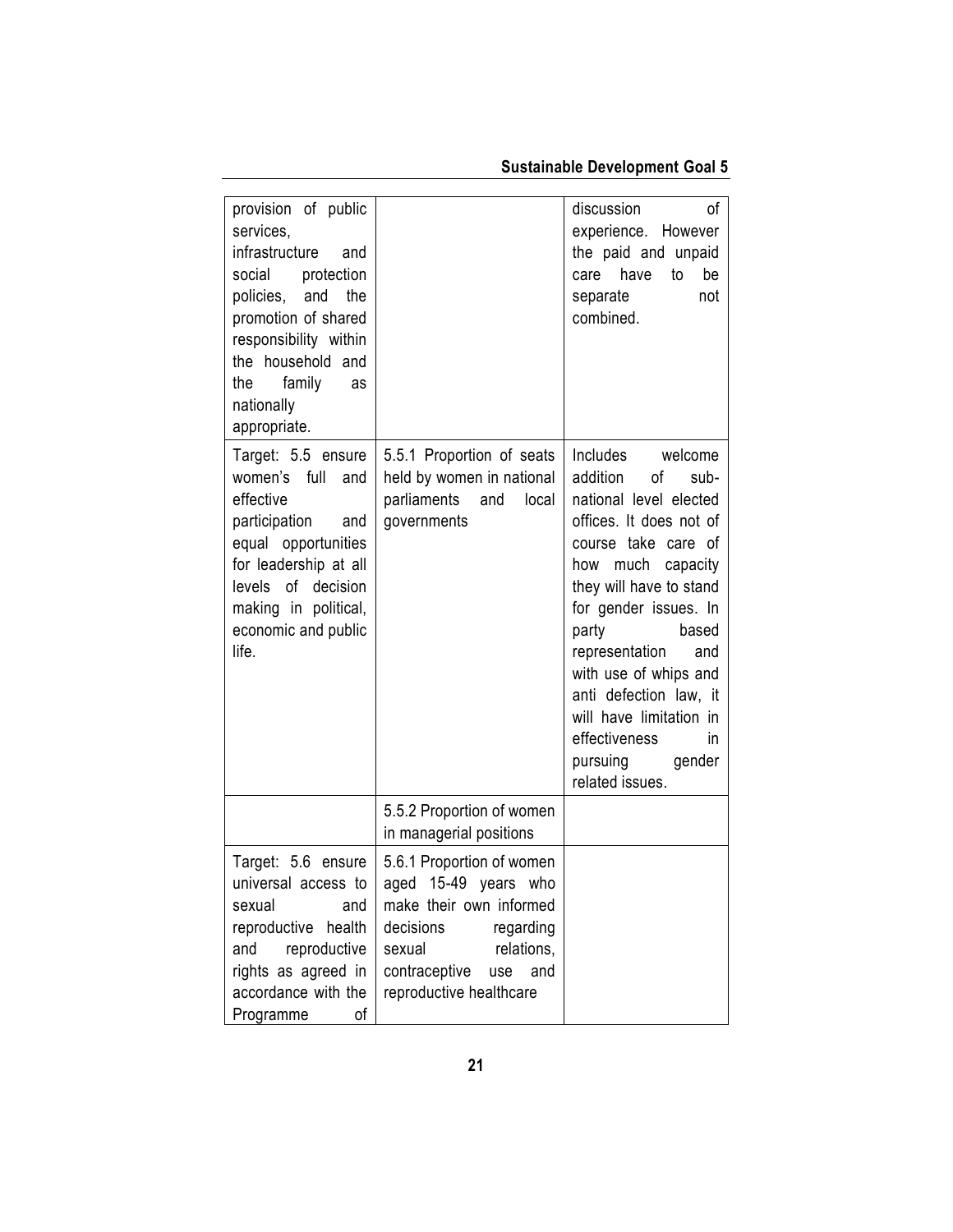| Action of the ICPD<br>the<br>Beijing<br>and<br>Platform for Action<br>the<br>outcome<br>and<br>documents of their<br>review conferences.                                                                                                                                                                                             |                                                                                                                                                                                                                                                                |                                                                                                                                                                        |
|--------------------------------------------------------------------------------------------------------------------------------------------------------------------------------------------------------------------------------------------------------------------------------------------------------------------------------------|----------------------------------------------------------------------------------------------------------------------------------------------------------------------------------------------------------------------------------------------------------------|------------------------------------------------------------------------------------------------------------------------------------------------------------------------|
|                                                                                                                                                                                                                                                                                                                                      | 5.6.2 Number of countries<br>with laws and regulations<br>that guarantee<br>women<br>aged 15-49 years access<br>to sexual and reproductive<br>healthcare, information<br>and education                                                                         |                                                                                                                                                                        |
| Target:<br>5.a<br>undertake reforms to<br>give women equal<br>rights to economic<br>resources, as<br>well<br>to<br>as<br>access<br>ownership<br>and<br>control<br>over<br>land<br>and other forms of<br>property,<br>financial<br>services, inheritance<br>natural<br>and<br>in<br>resources<br>accordance<br>with<br>national laws. | 5.a.1 (a) Proportion of<br>agricultural<br>total<br>population with ownership<br>rights<br>or<br>secure<br>over<br>agricultural land, by sex;<br>and (b) share of women<br>among owners or rights-<br>bearers<br>of<br>agricultural<br>land, by type of tenure | Should<br>be<br>supplemented by per<br>centage of girls who<br>effectively used their<br>and<br>did<br>rights<br>not<br>surrender in favour of<br>parents or siblings. |
|                                                                                                                                                                                                                                                                                                                                      | 5.a.2<br>Proportion<br>οf<br>countries where the legal<br>framework<br>(including<br>law)<br>customary<br>guarantees<br>women's<br>equal<br>rights<br>land<br>to<br>ownership and/or control                                                                   |                                                                                                                                                                        |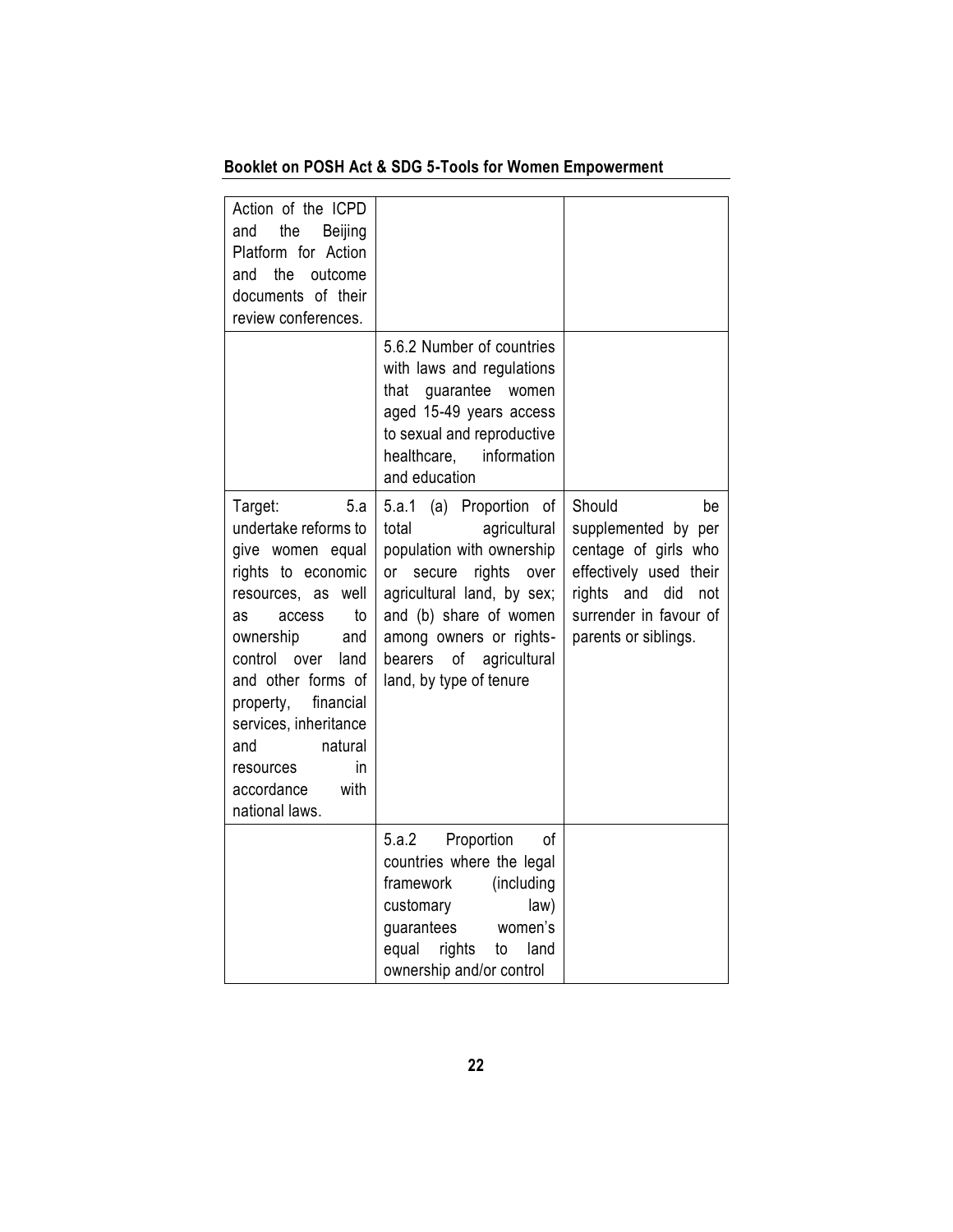#### **Sustainable Development Goal 5**

| Target: 5.b enhance<br>the use of enabling<br>technologies,<br>in<br>particular ICT, to<br>promote women's<br>empowerment.                                                                            | 5.b.1 Proportion<br>οf<br>individuals who own a<br>mobile telephone, by sex                                                                 |                               |
|-------------------------------------------------------------------------------------------------------------------------------------------------------------------------------------------------------|---------------------------------------------------------------------------------------------------------------------------------------------|-------------------------------|
| Target: 5.c adopt<br>and strengthen<br>sound policies and<br>enforceable<br>legislation for the<br>promotion of gender<br>equality and the<br>empowerment of all<br>women and girls at<br>all levels. | 5.c.1 Proportion of<br>countries with systems to<br>track and make public<br>allocations for gender<br>equality and women's<br>empowerment. | As under Target 5.5<br>above. |

It is noted that of the 17 goals, SDG 5 is the only goal that does not have a single time bound target. So much for the commitments of the national and international community to gender equality and women's empowerment. The inclusion of time bound targets is indispensable if we want to track the progress of societies regarding such an important goal as the elimination of gender disparities.

SDG 5 proposes a range of targets to end discrimination, violence and harmful practices, recognise and value unpaid care work, participation and leadership in decision-making, and universal access to sexual and reproductive health and reproductive rights. These are welcome additions. However it is still to be seen how SDG 5 and its proposed targets finally translate into indicators, and whether these will be effective and usable for monitoring. Each SDG has its attached targets and means of implementation. Those linked to SDG 5 mention legal reforms and technology (5.a, 5.b and 5.c), but there is no reference about funding. The challenge of funding SDG 5 seems therefore to be a major stumbling block unless it becomes central to its means of implementation which does not appear to be the case so far.

Women and girls represent half of the world's population and therefore also half of its potential. Gender equality and women's empowerment have advanced in recent decades. Women's and girls' access to education has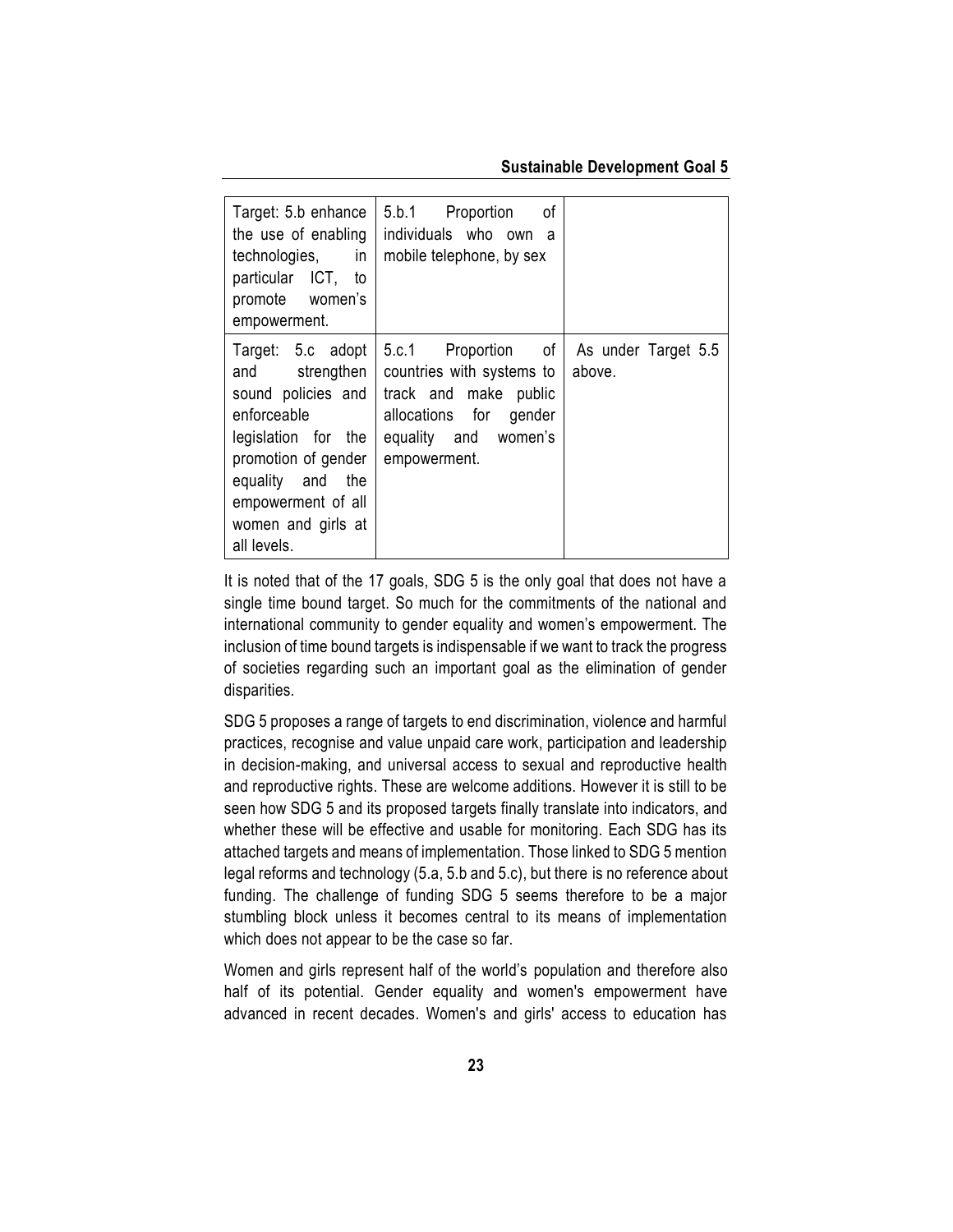improved; the rate of child marriage has fallen and progress has been made in the area of sexual and reproductive health and reproductive rights, including fewer maternal deaths, more women are serving in parliament and positions of leadership, and laws are being reformed to advance gender equality. The commitment to advancing gender equality has brought improvements in some areas, but the promise of a world in which every woman and girl enjoys full gender equality and all [legal,](https://en.wikipedia.org/wiki/Law) [social](https://en.wikipedia.org/wiki/Social) and [economic](https://en.wikipedia.org/wiki/Economic_inequality) barriers to their empowerment, including digital empowerment is still wanting. Today gender inequality persists everywhere and stagnates social progress. Women continue to be underrepresented at all levels of political leadership. Across the globe, women and girls perform a disproportionate share of unpaid domestic work. Inequalities faced by girls can begin right at birth and follow them all their lives. In some countries, girls are deprived of access to health care or proper nutrition, leading to a higher mortality rate.

Disadvantages in education translate into lack of access to skills and limited opportunities in the labour market. Women's and girls' empowerment is essential to expand economic growth and promote social development. The full participation of women in labour forces would add percentage points to most national growth rates— double digits in many cases. Advancing gender equality is critical to all areas of a healthy society, from reducing poverty to promoting the health, education, protection and the well-being of girls and boys. Achieving gender equality will require enforceable legislation that promotes empowerment of all women and girls and requires secondary education for all girls.

The targets call for an end to gender discrimination and for empowering women and girls through technology. There is a direct relationship between technology advancement and women empowerment.

The borderless economy has opened up vistas of opportunities for the global population. To effectively exploit the opportunities presented by the dynamic open economy, a change in the working demography, change in the mindset is a must-Equal participation of women workforce. This change can have a direct impact on creating a more equitable international system, ultimately driving sustainable development across the world. Equal participation of women workforce will not only increase women's economic participation and foster an inclusive economy but also has the potential to drive growth and positively impact all global citizens.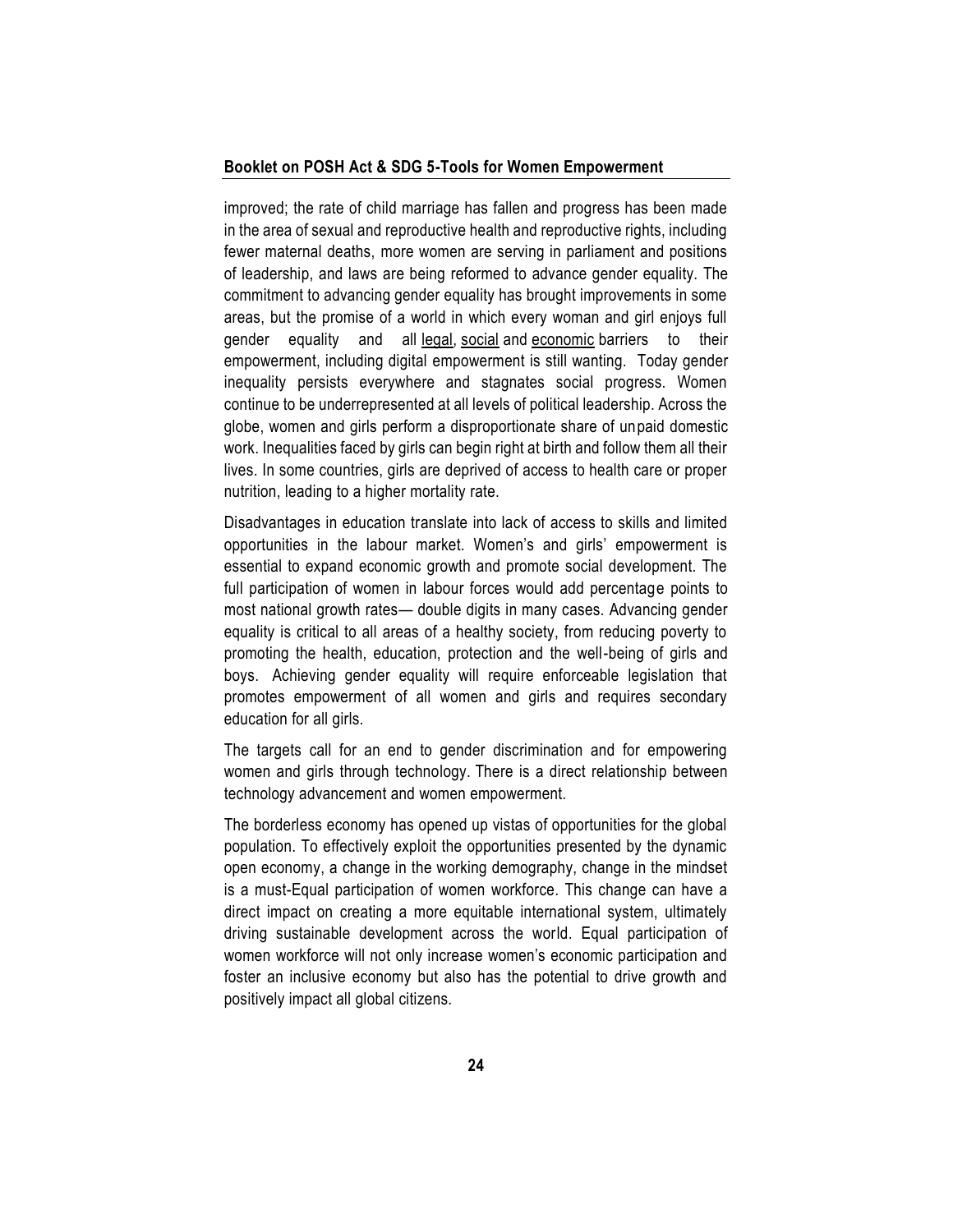Some of the data representing contribution of women in profession/work across the globe is as under-

While [women have made important inroads into political office](https://undocs.org/E/2017/66) across the world, their representation in national parliaments at 23.7 per cent is still far from parity.

[In 46 countries,](https://www.unwomen.org/~/media/headquarters/attachments/sections/library/publications/2013/12/un%20womenlgthembriefuswebrev2%20pdf.ashx) women now hold more than 30 per cent of seats in national parliament in at least one chamber.

[Only 52 per cent of women](https://undocs.org/E/2017/66) married or in a union freely make their own decisions about sexual relations, contraceptive use and health care.

Globally, [women are just 13 per cent](https://www.empowerwomen.org/-/media/files/un%20women/empowerwomen/resources/hlp%20briefs/unhlp%20full%20report.pdf?la=en) of agricultural land holders.

Women in Northern Africa hold less than one in five paid jobs in the nonagricultural sector. [The proportion of women in paid employment](http://www.fao.org/3/am307e/am307e00.pdf) outside the agriculture sector has increased from 35 per cent in 1990 to 41 per cent in 2015.

[More than 100 countries](http://www3.weforum.org/docs/WEF_GGGR_2020.pdf) have taken action to track budget allocations for gender equality.

In Southern Asia, [a girl's risk of marrying](https://www.unicef.org/media/files/Child_Marriage_Report_7_17_LR..pdf) in childhood has dropped by over 40per cent since 2000.

Gender equality by 2030 requires urgent action to eliminate the many root causes of discrimination that still curtail women's rights in private and public spheres. More particularly, achieving gender equality and the empowerment of women requires following: an enabling and inclusive environment for meaningful and substantive participation of women; gender equality in participation in the work and governance structure and gender equality in deliberations and decisions.

#### **The Way Forward**

National and International environment has to be more supportive of women's voice and agency. Promoting the ability of women to articulate their views in a meaningful way (voice) and to become the agents of their own empowerment (agency) is essential in any initiative to help them to overcome engrained sociocultural conditioning and the gendered division of labour. Empowerment requires a more comprehensive approach. This includes efforts to improve women's access to resources (e.g. credit, training, inheritance and land rights) and their capacity to use them (e.g. through anti-discrimination and gender-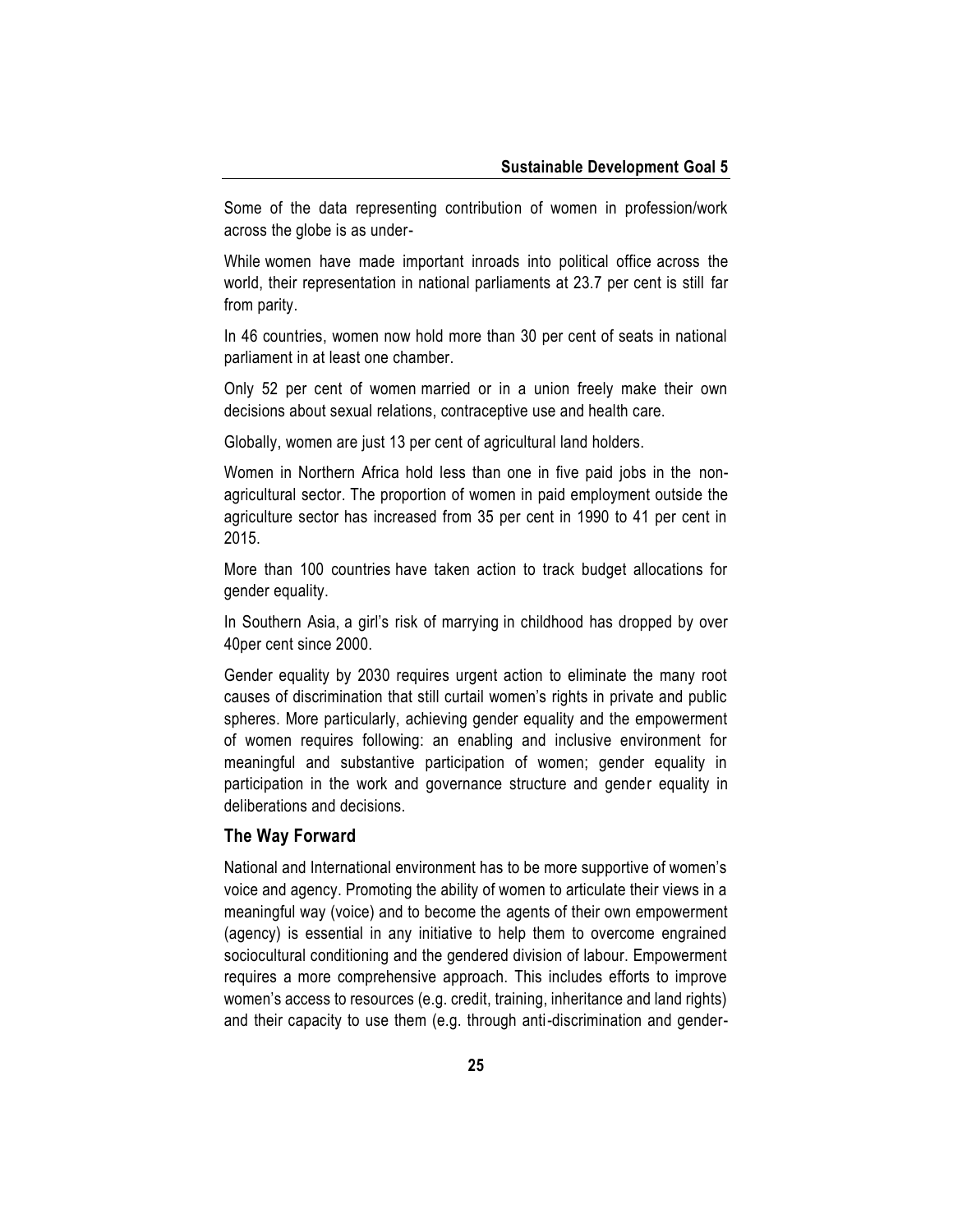based violence legislation, gender-aware justice systems, and government mechanisms to improve gender equality). Proactive measures are needed to combat policy evaporation – the dilution of gender equality commitments during policy implementation – and to ensure that a gender lens is used by all sectors. New modalities are also needed to give civil society groups working on gender equality, adequate resources and capacity strengthening support to facilitate their representation in policy dialogues. Innovative approaches are also needed to raise the awareness of the private sector on gender issues. They underscore the accountability of national governments and the international community in putting resources and institutional mechanisms in place to achieve gender-based rights.

The main feature of SDG 5 of promoting gender equality and empowering women is that it challenges cultural norms and traditions and requires deep changes in day to day individual behavior and practices, which are normally regarded as a "private matter". Changing the role of women and empowering them modifies household arrangements substantially which in many cases still not regarded as a desirable change for specific family members. Identifying effective public policies for promoting gender equality is particularly difficult in the context of deeply entrenched traditions and cultural patterns. If the laws and mechanisms by which society operates and the underlying cultural patterns are not modified, policy will be swimming against the tide, making it difficult to identify efficient policy interventions to address gender disparities (ibid).

The 17 SDGs include SDG 5 to achieve gender equality and empower all women and girls. SDG 5 is both a cross cutting issue as well as a goal in its own right. Consequently, most of the general targets within SDG 5 overlap with targets in other goals that explicitly mention the gender aspect. But it has not been followed in operationalisation of the goal. Literally none of the six suggested targets under this goal are time bound, and hence not binding at all. Even worse, SDG 5 is the only goal that does not have a single time bound target.

The fulfilment of SDG 5 and achieving the targets under it also mean that the concerned countries meet this commitment by achieving their national goals for women and girls. What they do nationally and sub-nationally is reflected in their monitoring and reporting for SDG. The issue of gender equality and women's empowerment being a cross cutting objective and requiring intersectoral action and initiatives (to address the challenges of traditions, cultures,